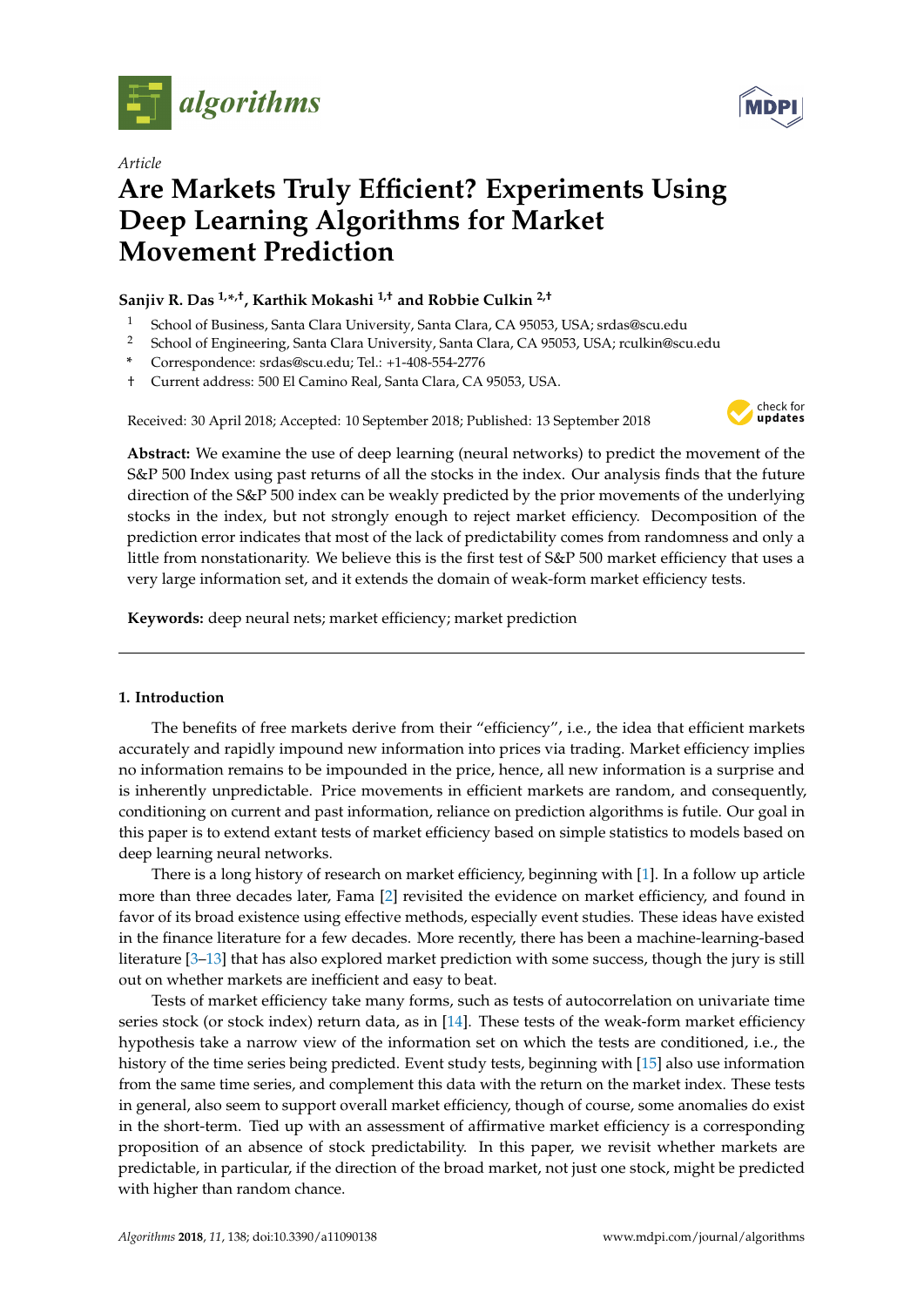Our approach, unlike existing methodologies, considers all stocks of the index and employs deep learning schemes to investigate market unpredictability. Two clear differences with existing approaches may be highlighted.

First, whereas weak-form tests have relied upon the history of a single time series of returns, we will assess the predictability of the daily direction of S&P 500 index using historical data on *all* stocks in the index for a preceding period. Therefore, this is a large-scale generalization of the information set used in testing market efficiency. More complex techniques other than standard statistical ones have also been used where predictability surrounding turbulent market events is detected, see [\[7\]](#page-16-3). Such approaches still use single time series for prediction and may not work well in normal periods.

Second, models for market efficiency tests have usually been based on linear statistical specifications, such as multivariate regression. Here, we will use highly nonlinear deep neural networks to specify the functional relation between the sign of the move in the S&P 500 on day  $(t + 1)$ and the *T*-day history of all stocks in the index until day *t*. The hope is that what linear models cannot pick up, we may train nonlinear models to learn. Furthermore, by expanding the information set by a huge order of magnitude, we are able to re-examine weak form efficiency more comprehensively. Using the expanded information set, we find that deep learning approaches, with their nonlinear structures do better than a panoply of other comparison prediction algorithms, though not well enough to reject a finding of market efficiency.

Market efficiency, evidence by a lack of predictability is usually supported by two features of the data. First, *randomness*. A purely random series is, by definition, unpredictable. Second, *nonstationarity*. This belies predictability because the fitted parameters from historical data have limited shelf-life, and become invalid in forecasting the future evolution of returns. Our results are two-fold. First, we find that predictability of the S&P return using all 500 stocks in the index exists, but is weak, and too small to be profitable after taking transactions costs into account. Second, we find evidence that both randomness and non-stationarity make prediction difficult, but randomness plays a bigger role in making markets efficient.

One may argue that tests of market efficiency that assess whether mutual funds can beat the market (see [\[16\]](#page-17-3)) are in effect using much larger conditioning datasets than single stock series. Once again of course, these are time series tests with a single series of the fund at a given point in time. In addition, these tests are linear, and do not admit nonlinearity in their specifications. Therefore, we believe that the use of deep learning neural nets to develop a stock index predictability model are novel, and despite the long history of empirical support for market efficiency, such models, in theory, may be using information sets in a different way, one that has not been assessed before. Whereas it may be quite impossible for a human to detect predictive patterns in reams of stock data, it may be within the realm of possibility for machine intelligence. In addition, though the S&P index seems only weakly predictable, other asset classes, such as small stocks, may prove to be less efficient in the face of large information sets.

In the following sections, we explore this new approach to testing market efficiency. Section [2](#page-1-0) recaps the architecture of neural nets, including a discussion of the backpropagation technique. Section [3](#page-4-0) describes the data engineering used in this paper, and has some interesting ways in which we handle the data in order to render it suitable for consumption by a deep learning model. Section [4](#page-7-0) describes the experimental structure used, and Section [5](#page-11-0) describes the results. Section [6](#page-16-4) provides concluding discussion.

# <span id="page-1-0"></span>**2. Neural Networks**

Neural networks (NNs), the primary methodological tool used in our analysis, have been in existence since the 1940s, beginning with the early work of [\[17\]](#page-17-4), but have become immensely popular in the last decade due to dramatic increases in computing power and the explosion of available data. NNs are set up to imitate the decision-making process of the human brain. An example of a neural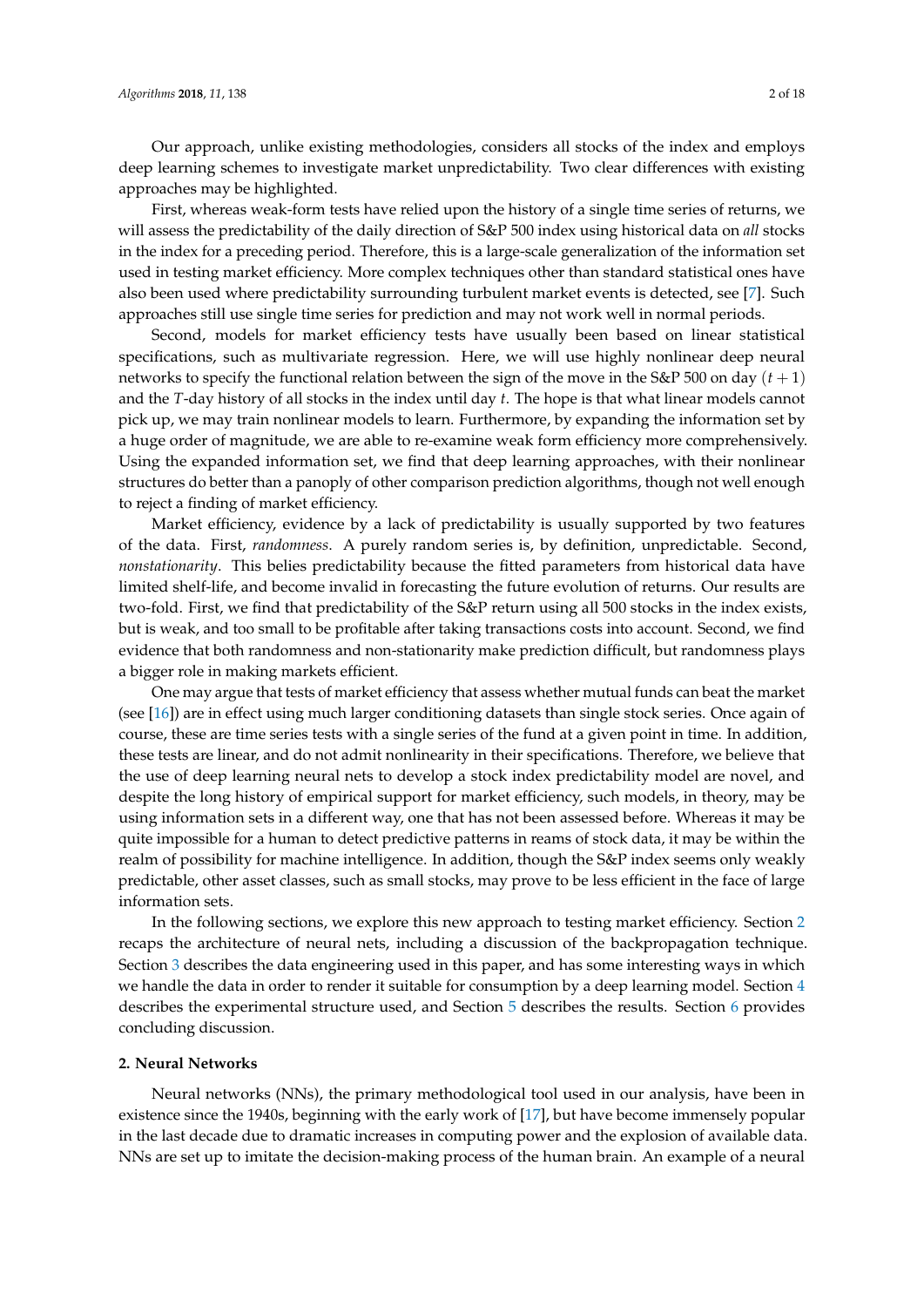<span id="page-2-0"></span>network is shown in Figure [1.](#page-2-0) This network has four layers: an input layer, two hidden layers, and an output layer.



**Figure 1.** A simple neural network with two hidden layers of two nodes each, four inputs, and a single output node.

However, the simplest exemplar of a neural network is a single perceptron. A typical perceptron is implemented using the "sigmoid" function, also known as the "output activation" function.

$$
z(a) = \frac{1}{1 + \exp(-a)} \in (0, 1)
$$
 (1)

where *a* is called the "neuron input" to the sigmoid function, and is a weighted sum of outputs from the preceding layer. There are several different types of neurons and another popular one that we use in this paper is known as the "restricted linear unit" or ReLU for short. This has a piecewise linear functional form.

$$
z(a) = \max(0, a) \tag{2}
$$

Therefore, this neuron emits an output of zero, unless its input *a* is positive, in which case it emits *a*.

The first layer with input values (usually denoted  $x$ ) is called the input layer, the middle layers with function values (usually denoted *y*) are called the hidden layers and the last layer with *z* values is called the output layer. The functions at each node are called "activation" functions, borrowing from neuroscience terminology where neurons are said to fire or activate. There may be several hidden layers and multiple perceptrons (nodes) in each hidden layer. Neural nets with multiple layers (sometimes more than 100 layers) have resulted in the nomenclature of "deep learning" neural nets. Higher number of layers or nodes naturally lead to longer processing times. The output layer can either have multiple outputs or a single output (binary classifier). In the case of a binary output, the output layer is implemented with squashing functions that emit an output value between 0 and 1. The neural network we use in our paper is a fully connected feed-forward network, i.e., each input layer node is connected to each node in the first hidden layer. Each node in the first hidden layer is connected to every node in the subsequent layer, and so on, till we reach the output node(s).

For our stock prediction algorithm, we would inject the information set (in our case, data histories on all stocks in the index) into the (left side) of the neural network. Each layer in the network comprises nodes, i.e., a set of mathematical functions that transform the data, which is then fed into the nodes (functions) in the next layer, until finally the output layer is reached. The output function in our case generates a value in the interval  $(0, 1)$ , i.e., the probability that the market will go up in the forecast period. Intuitively, the neural network is a giant nonlinear function that takes in a large number of inputs and generates a prediction about the likelihood that the market will rise in the ensuing period.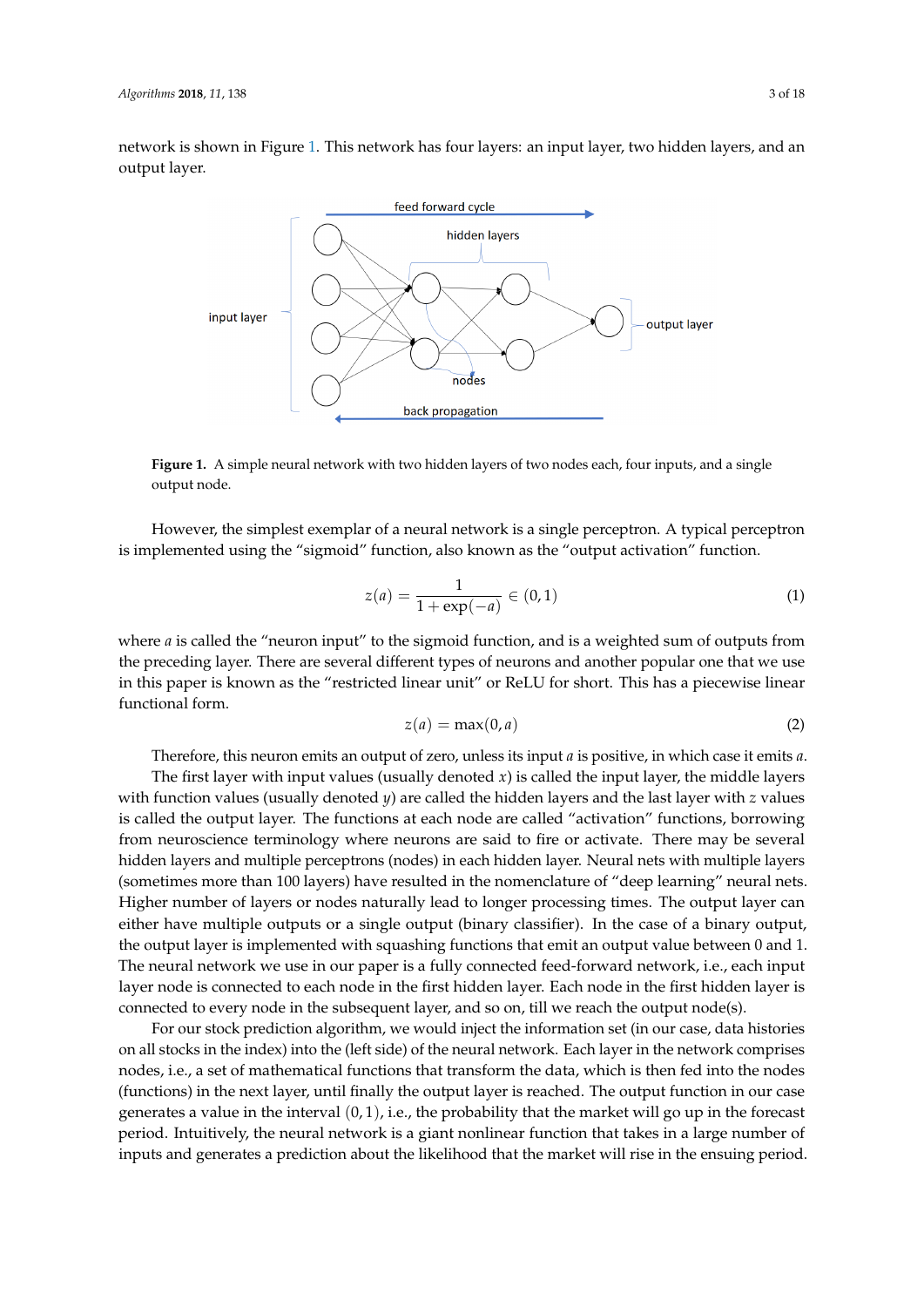#### *2.1. Working of a Neural Network*

The easiest way to understand how a neural network works is to note that each of the inputs (the *x* values) are provided as weighted inputs for the first hidden layer, and the outputs of the hidden layer become the inputs to each subsequent hidden layer. The weights vary for each node in every hidden layer and the output layer.

In our example in Figure [1,](#page-2-0) the inputs *x* are passed to the first hidden layer *y*, and at each node in the first hidden layer, the inputs are weighted to arrive at what is called the "neuron input". So for the network shown in Figure [1,](#page-2-0) there are two nodes in the hidden layer and the neuron input for each node is as follows, given the four input values *x*1, *x*2, *x*3, *x*4.

$$
a_j^{(1)} = \sum_{i=1}^4 w_{ij}^{(1)} x_i + b_j^{(1)}
$$
 (3)

where  $a_i^{(1)}$  $y_j^{(1)}$ ,  $j = 1, 2$  are the two neuron input values, and the weights are  $w_{ij}^{(1)}$ ,  $i = 1, 2, 3, 4; j = 1, 2,$ which are the parameters of the model that need to be calibrated. The constant terms  $b_i^{(1)}$  $j^{(1)}$ ,  $j = 1, 2$ are the "bias" terms and cause a linear shift of the neuron input value. The superscripts denote the number of the hidden layer; here  $\frac{u(1)}{l}$  denotes the first hidden layer. The first hidden layer has ten parameters (eight *w* values and the two bias *b* values). The second hidden layer has six parameters. Each node of the two hidden layers generates a single output through a nonlinear transformation of the neuron input, i.e., if we use sigmoid functions, then these would be as follows.

$$
y_j^{(1)} = \frac{1}{1 + \exp(-a_j^{(1)})}, \quad j = 1, 2
$$
 (4)

These values are then passed to the second hidden layer, with its own neurons that emit values into the final output layer, where the single sigmoid neuron produces a value between 0 and 1. This model example in Figure [1](#page-2-0) has 19 parameters or weights, five for each node in the first hidden layer, three for each node in the second hidden layer, and three for the output node. In a typical deep neural network with several layers and many nodes per layer, the number of parameters can be much larger, hundreds of thousands to the low millions.

The weights  $\{w_{ij}^{(r)}, b_{j}^{(r)}\}$  $\{f^{(r)}_j, w, b\}$ , for all *i*, *j*, and all hidden layers *r*, are chosen to minimize the prediction error of the neural network on training data. The error is combined into a loss function across all or subsamples (known as batches) of the training data, usually by choosing the loss function to be the sum of squared prediction error, or some other loss function such as entropy. The calibrated weights will determine the accuracy of the network in predicting the output, i.e., the movement of the S&P index in our tests of market efficiency.

The biggest challenge in calibrating an accurate neural network, is calculating the weights to be used at each layer. Today this challenge has been surmounted by special purpose hardware, and commoditized programming tools, such as Google's TensorFlow [\(https://www.tensorflow.org/\)](https://www.tensorflow.org/) and other popular open source implementations of neural networks such as MXNet [\(http://mxnet.io/\)](http://mxnet.io/), and h2o [\(https://www.h2o.ai/\)](https://www.h2o.ai/). In conjunction with better hardware and software, one single mathematical innovation from more than three decades ago is solely responsible for the incredible efficacy of deep learning neural networks—backpropagation, often shortened to "BackProp."

#### *2.2. Calibration via Backpropagation*

We may think of the neural network as a large-scale function approximation, where the network is calibrated (using the inputs) to best fit the true output as closely as possible. Therefore, calibrating a neural network involves optimization, where a loss function *L*(**w**, **b**) is minimized, by choosing the weights **w** and bias terms **b** of the model as best as possible. Finding the best parameters by minimizing the loss function provides a best effort result at uncovering a function that approximates the mapping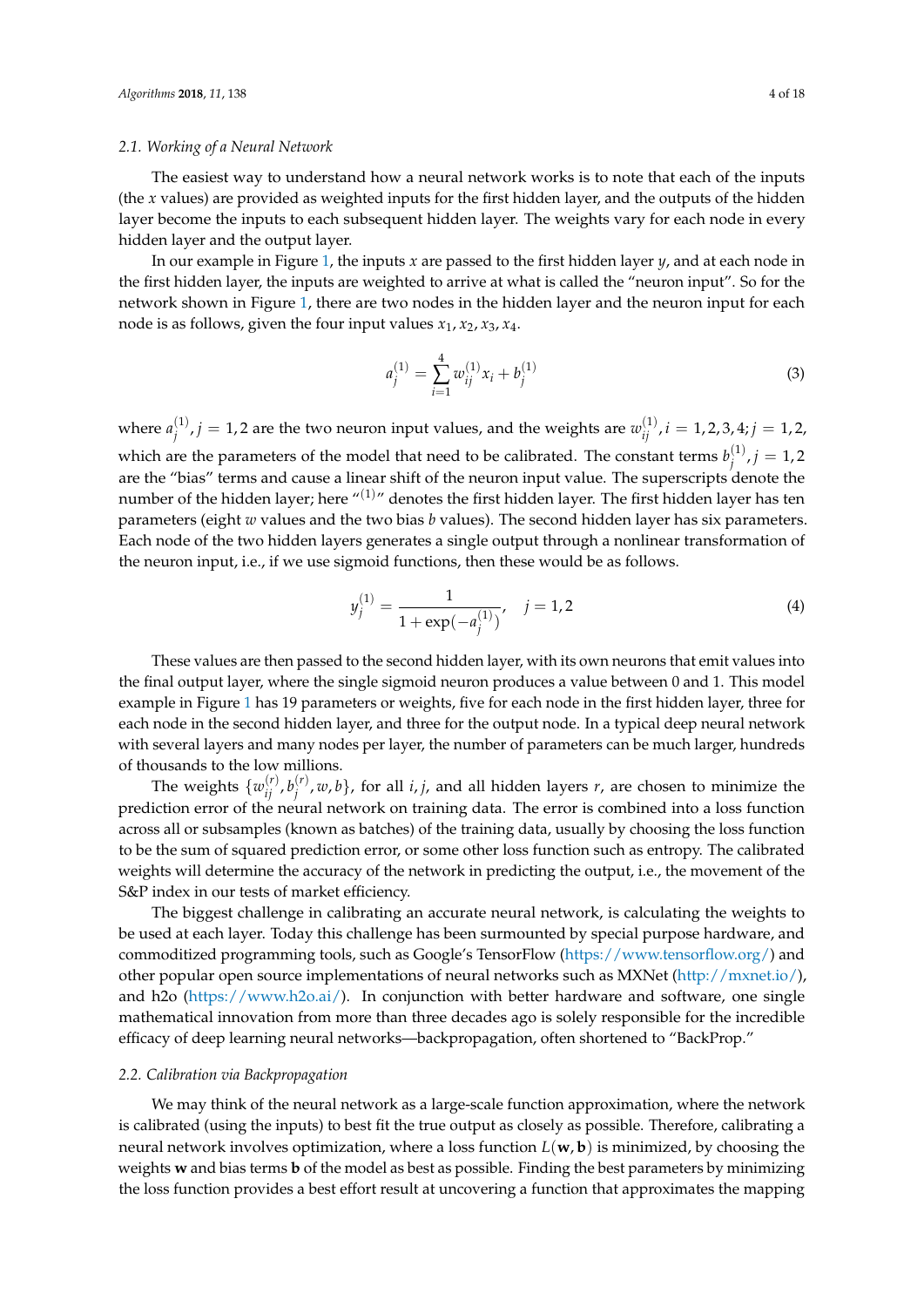from inputs to outputs. Because neural net architectures can be as large and complex as the modeler likes, these nonlinear functions are often called "universal approximators"—they can approximate any function. Our goal is to find the best prediction function that approximates how the history of stocks' returns determines the future direction of the stock index. This goal is supported by the Universal Approximation Theorem, which asserts that a neural net with a single hidden layer, a large number of nodes, with continuous, bounded, and non-constant activation functions can approximate any function arbitrarily closely ([\[18\]](#page-17-5)), though this has been debated by [\[19\]](#page-17-6).

Optimization is undertaken by adjusting the parameters in the model by moving each parameter in the direction that reduces the loss function, at a speed known as the "learning rate." This direction is given by the gradients of the loss function *<sup>∂</sup><sup>L</sup> ∂***w** , *∂L <sup>∂</sup>***<sup>b</sup>** with respect to the weights. This fitting approach is known as "gradient descent". Given the large number of parameters in the huge neural nets in vogue today, gradient computation must be efficient. Preferably, it should be analytical. The backpropagation algorithm does exactly that, i.e., it provides an analytical scheme for calculating all gradients. The evolution of the backpropagation algorithm covers the past 50 years, through seminal work by [\[20](#page-17-7)[–23\]](#page-17-8), the latter being the implementation that is widely used. (For an accessible, technical introduction to neural nets, see [\(http://srdas.github.io/DLBook\)](http://srdas.github.io/DLBook). Excellent books on the subject are by [\[24,](#page-17-9)[25\]](#page-17-10). An online resource is Michael Nielsen's book: [\(http://neuralnetworksanddeeplearning.com/.](http://neuralnetworksanddeeplearning.com/))

We move on now to discuss the data used in our prediction experiment to test for market efficiency.

#### <span id="page-4-0"></span>**3. Data Engineering**

# *3.1. Sourcing and Formatting the Data*

The primary source of data is the daily returns of the S&P index and its underlying stocks extracted from the Wharton Research Data Services (WRDS) database, from April 1963 to December 2016. This gives us approximately 54 years of daily return data for our analysis, across thousands of stocks. Note that there are many tickers involved as they move in and out of the index.

We built the data for the daily returns of the component stocks as follows. Using the Compustat database a query was run to collect all tickers of the S&P 500 between April 1963 and December 2016. The unique identifiers from the resulting file were then run against the WRDS database to collect historical security prices for all the securities in the time period of our analysis. (Both Compustat and stock data come from the Wharton Research Data Services (WRDS) platform. See:( [https://wrds-web.](https://wrds-web.wharton.upenn.edu/wrds/) [wharton.upenn.edu/wrds/.](https://wrds-web.wharton.upenn.edu/wrds/)) Stock prices are converted into returns, implicitly implementing data normalization, which also makes the data comparable across all stocks in the sample.

Daily returns of all component stocks that were a part of the S&P 500 index between April 1963 and December 2016 are collected in a table with dates on the rows and stocks on the columns. Since there are many additions and deletions of stocks from the index, we end up with 5370 different stock tickers over the sample period, and these account for several additions to, and deletions from, the index, over a period of 54 years (13,532 trading days) covered by our sample. This data matrix contains many missing values, as only 500 stocks at a time exist in the index, and is therefore a semi-sparse data matrix. The degree of sparsity is 68.54%. We also counted the proportion of days on which the index rose (versus fell), which is 52.7% of the time. All told, we have a daily return matrix comprising 13,532 rows and 5372 columns (noting that one of the columns is for dates and the remaining for stocks, and the index). See Figure [2](#page-5-0) for a depiction of the stock price and return data. Note that the price and return matrix is sparse as all stocks did not trade on all dates.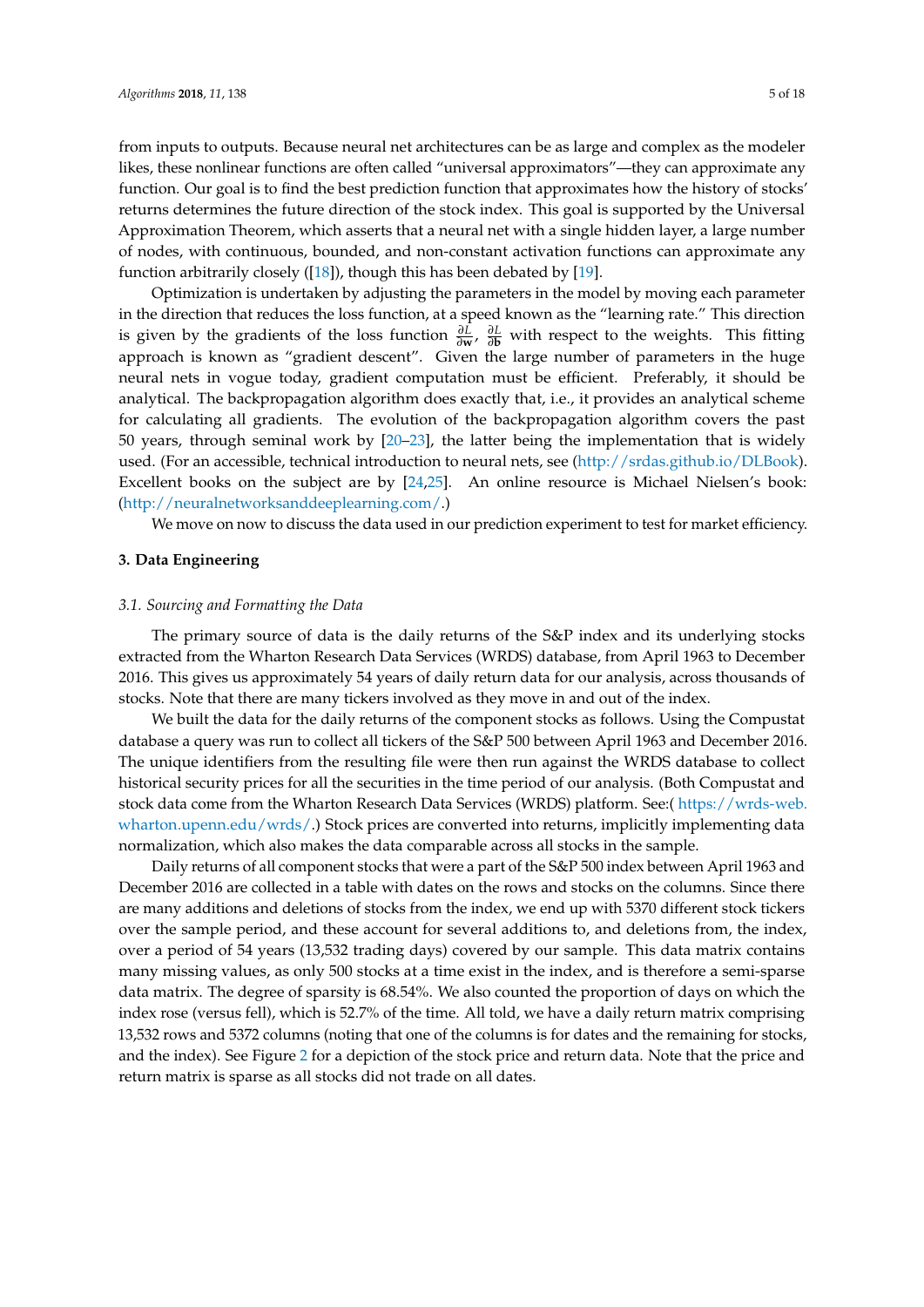<span id="page-5-0"></span>

| <b>DATE</b> |           | Stock 1 Stock 2    |                     |                 | Stk 5369 Stk 5370 S&P Index |
|-------------|-----------|--------------------|---------------------|-----------------|-----------------------------|
| April 1963  | NΑ        |                    | <br>NA              |                 |                             |
| t           | <b>NA</b> |                    | <br><b>NA</b>       |                 |                             |
| t           |           |                    | <br><b>NA</b>       |                 |                             |
| t           |           |                    |                     |                 |                             |
| t           |           |                    |                     |                 |                             |
| ÷           |           |                    |                     | <b>NA</b>       |                             |
| t           | NΑ        |                    |                     | NA              |                             |
| Dec 2016    | NA        |                    |                     | <b>NA</b>       |                             |
|             |           |                    |                     |                 |                             |
|             |           |                    |                     |                 |                             |
|             |           |                    |                     |                 |                             |
| <b>DATE</b> | Stock 1   | Stock <sub>2</sub> | <br><b>Stk 5369</b> | <b>Stk 5370</b> | <b>S&amp;P Sign</b>         |
| April 1963  | NA        | NΑ                 | <br><b>NA</b>       | NΑ              | <b>NA</b>                   |
| t           | NA        |                    | <br><b>NA</b>       |                 | ${1,0}$                     |
| t           | NA        |                    | <br><b>NA</b>       |                 | ${1,0}$                     |
| ÷           |           |                    | <br><b>NA</b>       |                 | ${1,0}$                     |
| t           |           |                    |                     |                 | ${1,0}$                     |
| t           |           |                    |                     | <b>NA</b>       | ${1,0}$                     |
| ÷           | <b>NA</b> |                    |                     | <b>NA</b>       | ${1,0}$                     |
| Dec 2016    | NA        |                    |                     | NA              | ${1,0}$                     |
|             |           |                    |                     |                 |                             |

Figure 2. Depiction of the source data, prices and returns. The top panel shows the sparse data on prices and the lower panel shows the data converted to returns, using the formula:  $R_t = (S_t - S_{t-1})/S_t$ where *R*, *S* stand for returns and stock prices, respectively. One row of data is lost when converting prices to returns. Note that for the index, we convert the data into sign of movement, where the value is 1 if the index moved up, else it is 0. The "NA" values show days for which there is no data observation.

# *3.2. Feature Engineering*

We face two issues with the data matrix. One, there are missing values. Since over the past 54 years many stocks have entered and exited the S&P 500 index, we had to account for the fact that a security would have influenced the movement of the index only during a certain period. Also, even for just the *L*-day history in the feature set, some columns may have missing data as stocks may have left the index and others may have entered it. Two, if we use all 500 stocks' returns for a day and we have a look back period of *L* = 30 days, then our feature set will have 15,000 variables and the training sample will only be of size  $N = 5000$  or  $N = 10,000$  (the two training sample lengths we experimented with). Both these issues are resolved by reducing the dimension of the feature set.

Our remediation entails using only a few return percentiles each day, which results in a drastic reduction in dimension of the feature set. We convert the daily returns of the 500 underlying component stocks to  $C = 19$  percentiles. The percentiles considered are at the 1, 2, 3, 5, 10, 15, 20, 30, 40, 50, 60, 70, 80, 85, 90, 95, 97, 98, and 99 percentile levels. This results in a dataset that has the sign of the daily return (direction) of the S&P as the (binary) dependent variable, and 19 percentiles as the explanatory variables per day, thereby reducing daily data dimension from 500 to 19. These percentiles allow us to capture the entire distribution through a discrete approximation, and places each day's data into a standard data structure for the probability distribution of returns. This reorganization of the data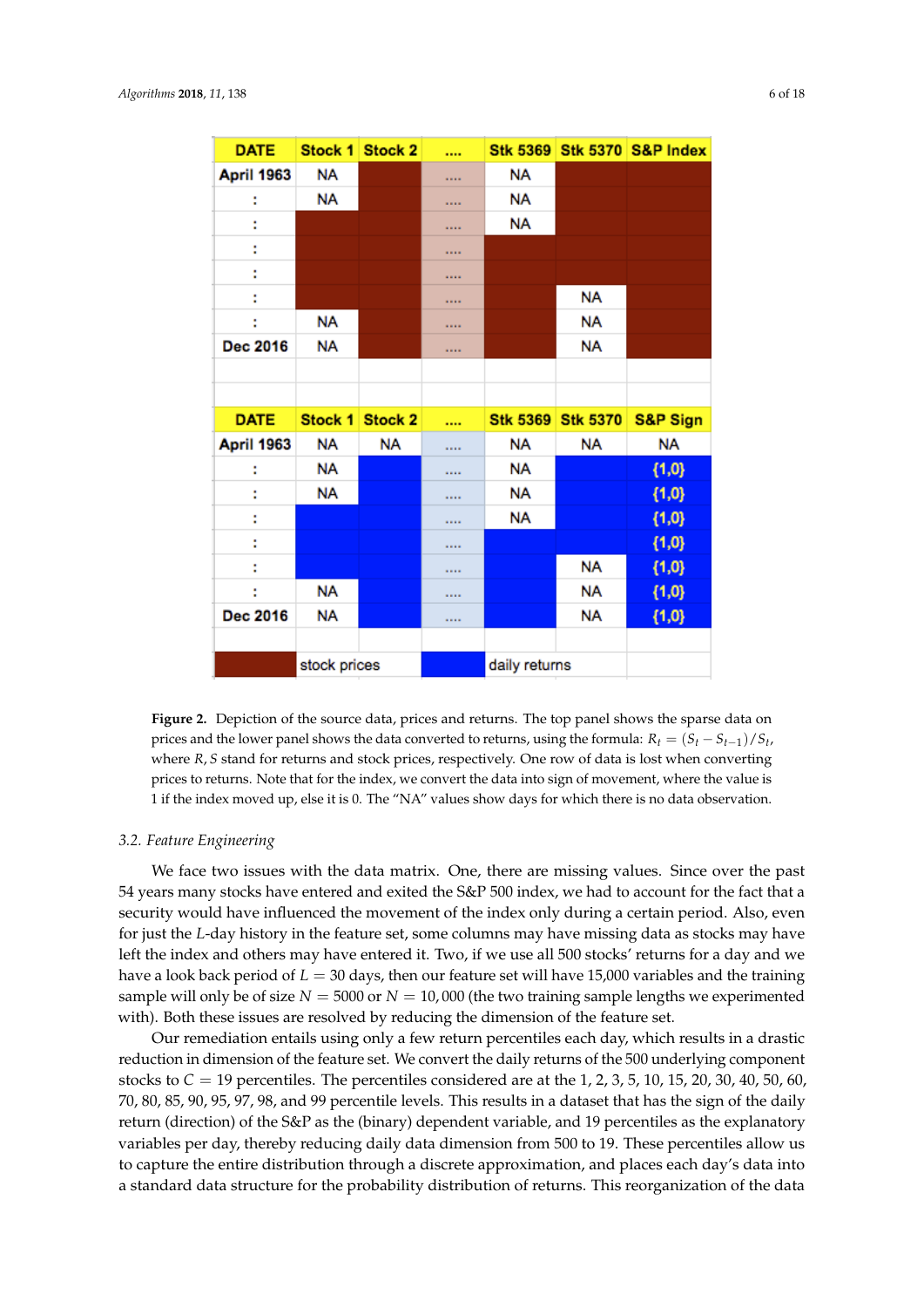allows us to abstract from the fact that the underlying stocks in the index are changing, yet considers the influence of their returns in predicting the forward movement of the S&P. It allows modeling the return of the index based on all its 500 component stocks at any point in time, reduced to a summarized set of  $C = 19$  values. It also results in a tidier dataset for the prediction exercise that is the focus of our analysis. In addition, there are no missing values in the transformed data matrix. With a look back period of 30 days, for example, each row of the dataset now has size 570 (*C* × *L* = 19 × 30) values of stock return percentiles. The dataset is no longer sparse and is shown in Figure [3.](#page-6-0)

<span id="page-6-0"></span>

| <b>DATE</b> | Pctl1 | Pctl <sub>2</sub>               | <br>Pct <sub>18</sub> | Pct <sub>19</sub> | <b>S&amp;P Sign</b> |
|-------------|-------|---------------------------------|-----------------------|-------------------|---------------------|
| April 1963  | NA    | NA                              | <br><b>NA</b>         | <b>NA</b>         | <b>NA</b>           |
| ÷           |       |                                 |                       |                   | ${1,0}$             |
| ÷           |       |                                 |                       |                   | ${1,0}$             |
| ÷           |       |                                 |                       |                   | ${1,0}$             |
| ÷           |       |                                 |                       |                   | ${1,0}$             |
| ÷           |       |                                 |                       |                   | ${1,0}$             |
| ÷           |       |                                 |                       |                   | ${1,0}$             |
| Dec 2016    |       |                                 |                       |                   | ${1,0}$             |
|             |       |                                 |                       |                   |                     |
|             |       | return percentiles for each day |                       |                   |                     |

**Figure 3.** Depiction of the returns for each day in percentiles, where 500 stocks returns are reduced to 19 values for the following percentiles: 1, 2, 3, 5, 10, 15, 20, 30, 40, 50, 60, 70, 80, 85, 90, 95, 97, 98, and 99. Note that for the index, the values remain as the sign of movement, where the value is 1 if the index moved up, else it is 0, just as shown in Figure [2.](#page-5-0)

More formally, as shown in Figure [4,](#page-6-1) this feature creation essentially lines up *L* days of stock return history from day (*t* − 1) back to day (*t* − *L*), placed side by side in the same row for a given date. Therefore, there will be a block of columns for (*t* − 1), another block for day (*t* − 2), and so on, until a final block of columns for day (*t* − *L*), each column representing one of *C* stock return percentiles for one of the *L* preceding days. Therefore, the size of the data input for training the algorithm is *N* rows of *C* × *L* features. The corresponding training labels will be a single column of values, which are 1 if the index moved up on date *t*, else zero.

<span id="page-6-1"></span>

| Day d          |           |             | Day d-1  |           |                           |    |    | Day d-2 |           |               | 1111  |             |    | Day d-L |           |           | Day d                  |
|----------------|-----------|-------------|----------|-----------|---------------------------|----|----|---------|-----------|---------------|-------|-------------|----|---------|-----------|-----------|------------------------|
| <b>DATE</b>    |           | Pctl1 Pctl2 | $\cdots$ |           | Pctl18 Pctl19 Pctl1 Pctl2 |    |    |         |           | Pctl18 Pctl19 | 3333  | Pctl1 Pctl2 |    | m       |           |           | Pctl18 Pctl19 S&P Sign |
| April 1963     | <b>NA</b> | <b>NA</b>   | 1111     | <b>NA</b> | <b>NA</b>                 | NA | NA | 1111    | <b>NA</b> | <b>NA</b>     |       | <b>NA</b>   | NA | 1111    | <b>NA</b> | <b>NA</b> | <b>NA</b>              |
| ÷              |           |             | 100000   |           |                           |    |    | 1111    |           |               |       |             |    | 1111    |           |           | ${1,0}$                |
| ٠<br>$\bullet$ |           |             | 1.1111   |           |                           |    |    | 1111    |           |               | 1999. |             |    | 1111    |           |           | ${1,0}$                |
| ÷              |           |             | 1999.    |           |                           |    |    | 1111    |           |               | 1111  |             |    | 1111    |           |           | ${1,0}$                |
| ٠<br>$\bullet$ |           |             | 1111     |           |                           |    |    | 1111    |           |               |       |             |    | 1111    |           |           | ${1,0}$                |
| ÷              |           |             | 1111     |           |                           |    |    | 1111    |           |               |       |             |    | 1111    |           |           | ${1,0}$                |
| ÷              |           |             | 1999     |           |                           |    |    | 1111    |           |               | 1111  |             |    | 1111    |           |           | ${1,0}$                |
| Dec 2016       |           |             | 1111     |           |                           |    |    | 1111    |           |               | 1999. |             |    | 1111    |           |           | ${1,0}$                |

**Figure 4.** Data for prediction analysis after rearrangement. The label is the sign of the S&P movement, shown in the last column. The feature set comprises *L* sets of *C* = 19 percentiles for *L* lagged days.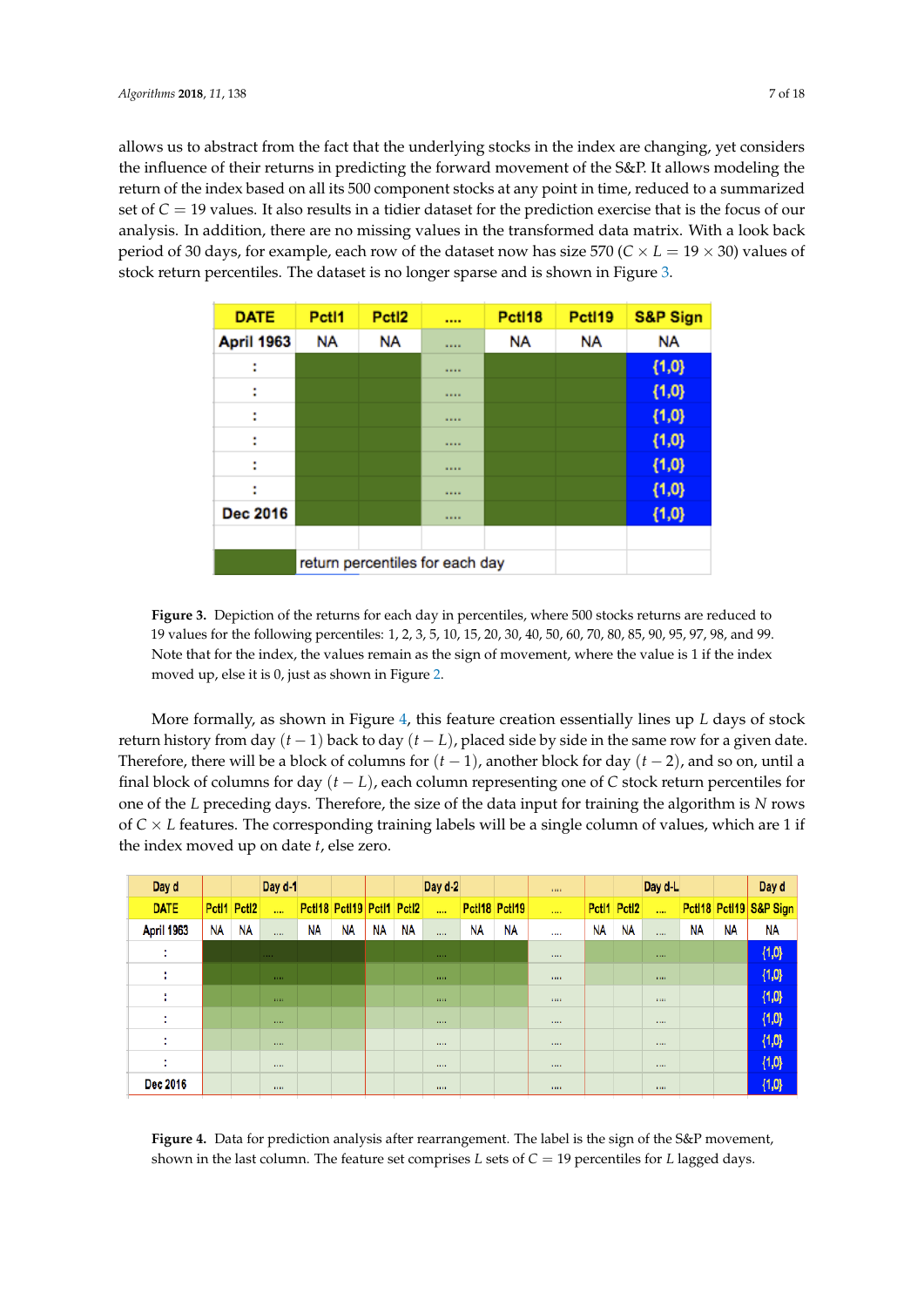#### *3.3. Statistical Features of the Dataset*

<span id="page-7-1"></span>We begin by reviewing some attributes of the data. The distribution of the S&P returns is shown in Figure [5.](#page-7-1) As seen from the histogram returns are tightly distributed with most of the daily returns between −3.5% and +3.5%. The distribution has mild negative skewness and high kurtosis, both known features of index return data.

**Histogram of SP Returns** 



**Figure 5.** The distribution of daily S&P 500 index returns from 1963–2016. The mean return is 0.00031 and the standard deviation is 0.01. The skewness and kurtosis are −0.62 and 20.68, respectively.

<span id="page-7-2"></span>A plot of the daily returns, shown in Figure [6,](#page-7-2) confirms the presence of large outliers, leading to kurtosis, and periods of high and low volatility.



**Figure 6.** Daily S&P 500 index returns from 1963–2016.

# <span id="page-7-0"></span>**4. Experiments**

This section details the structure of our empirical analyses. We describe how we partition the data for training and validation, how we set up rolling periods, the structure of the deep neural net, and the metrics we use to assess prediction performance.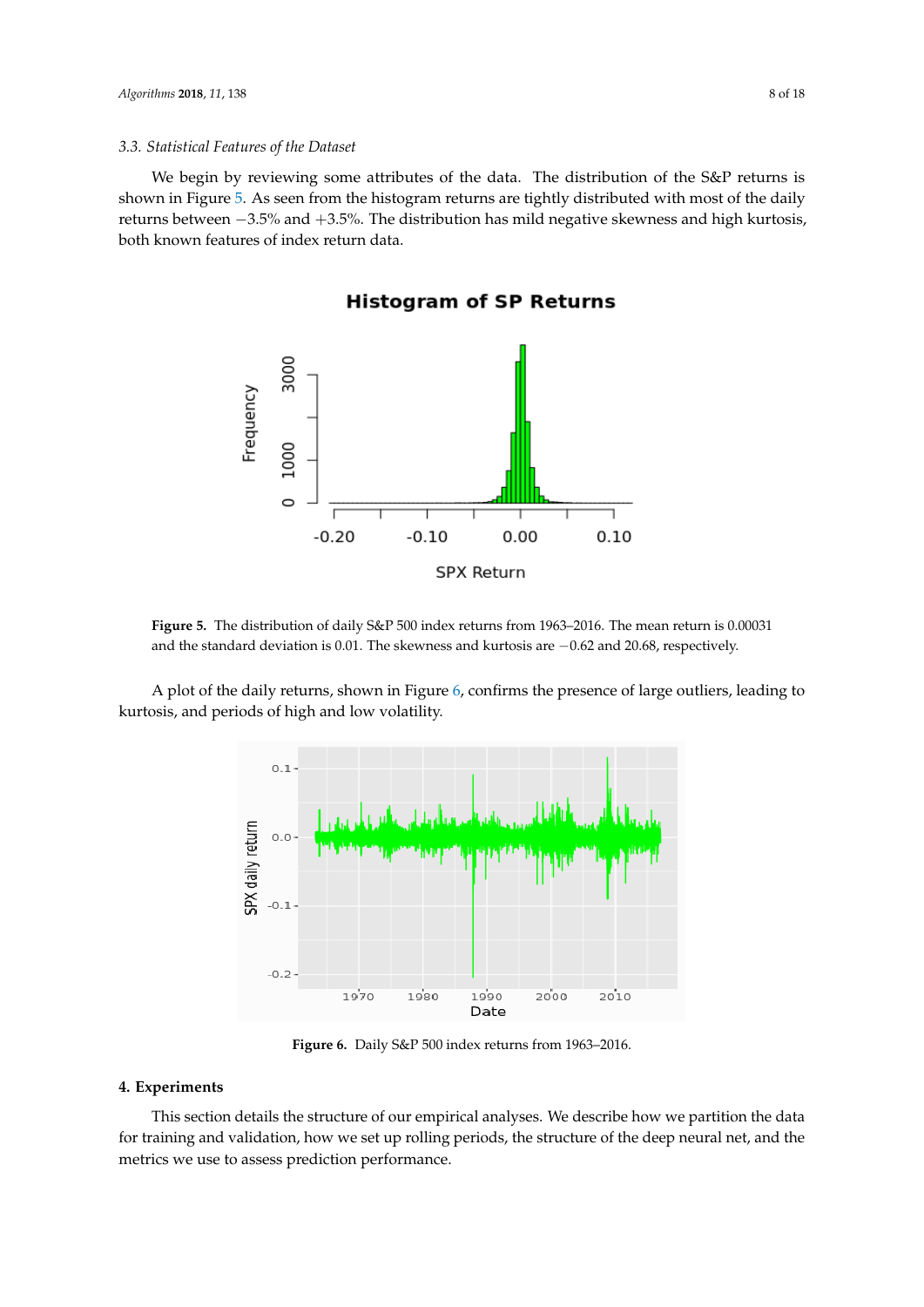#### *4.1. Look Back Period (L) and Prediction Function (M)*

We use the data structure we created as described above to forecast the direction of movement *M* = {+, −} in the S&P 500 index for any given day *d* as a function of data over a look back period of *L* days, i.e., over a set of days  $d = \{d-1, d-2, \ldots, d-L\}$ . The number of days of data used for training is *N* (not to be confused with the look back period *L* defined earlier in Section [3,](#page-4-0) and here in this section). Therefore, we may think of the fitted deep learning model (*mN*) as the following function:

$$
M(d) \equiv m_N(d-1, d-2, ..., d-L)
$$
 (5)

That is, we pass into the function the last *L* days of data to predict the movement on the next day, or subsequent days. For each day in the *L*-day history, we may have *C* columns of data. In our experiments,  $C = 19$ , and these are percentiles of the return distribution for the 500 stocks in the index. Thus, the model uses *C* × *L* inputs to generate a binary classification *M*. For training purposes, *N* such inputs will be used, i.e., *N* rows of features, each of size  $C \times L$ . We note that  $N \gg L$ . The dataset is depicted in Figure [4.](#page-6-1)

#### *4.2. Forecast Period (F)*

After fitting the deep learning model, we then hold the model fixed and use it to forecast index direction over an out-of-sample forecast period  $(F)$ , i.e., for days  $d, d + 1, d + 2, \ldots, d + F - 1$ . We then compute the accuracy of our prediction, i.e., the percentage of days in the forecast period *F* for which the model was able to correctly predict the sign of movement of the index.

#### *4.3. Training Set Size (N)*

*N* is the number of observations used to train the model. This is a sliding window, and each forward forecasted period *F* is modeled on the previous *N* observations. For our analysis we have considered *N* = 5000, each forecast period *F* is predicted based on a training set of the previous *N* days, each day's observation consisting of a look back period of *L* days.

We train repeated models on a rolling basis, each with *N* data observations. Each row of these *N* observations contains 19 × *L* days of history. Even though we use preceding periods' data to predict the index move for the forecast period, our data structure does not require it, as each row in the dataset contains the target variable and all the preceding days' data that is needed. However, note that the structure of the feature set retains the time sequence of the data. The advantage is that we may sample data randomly as well from the entire dataset when constructing training and validation samples.

*L* is the look back period, the number of previous days' percentiles which have been considered in predicting the next day's S&P return. For example, if *L* = 30, that means today's return was considered to be dependent on the previous 30 days' percentiles of the underlying stocks. In our analysis we consider various forward forecast periods (*F*) of 10, 30, 1000, and 5000 days. The combination of *L* and *F* results in multiple sets of parameter choices for our prediction experiment.

#### *4.4. Training and Validation*

We perform repeated training and validation using rolling period samples. Our training set size is *N* = 5000 and each row in the training data comprises data from *L* = 30 days. After training our deep learning net, we then forecast the next  $F = \{10, 30, 1000\}$  days market direction. We then roll the sample *F* days forward and repeat this experiment. Altogether, depending on the value of *F*, we have different numbers of experiments. For example, when  $F = 10$ , we conduct 422 experiments across the entire time series of the dataset (think of this as 422-fold cross validation). The general scheme is shown in Figure [7.](#page-9-0) Training for each experiment across all rolling cases takes about 3 h, with 6 CPU and 25 GB assigned to the h2o cluster. Therefore, each episode of training and test takes less than 30 s.

Unlike cross-sectional data, our time series dataset lends itself better to rolling training and validation where the training period always must precede the validation period. Hence, there is no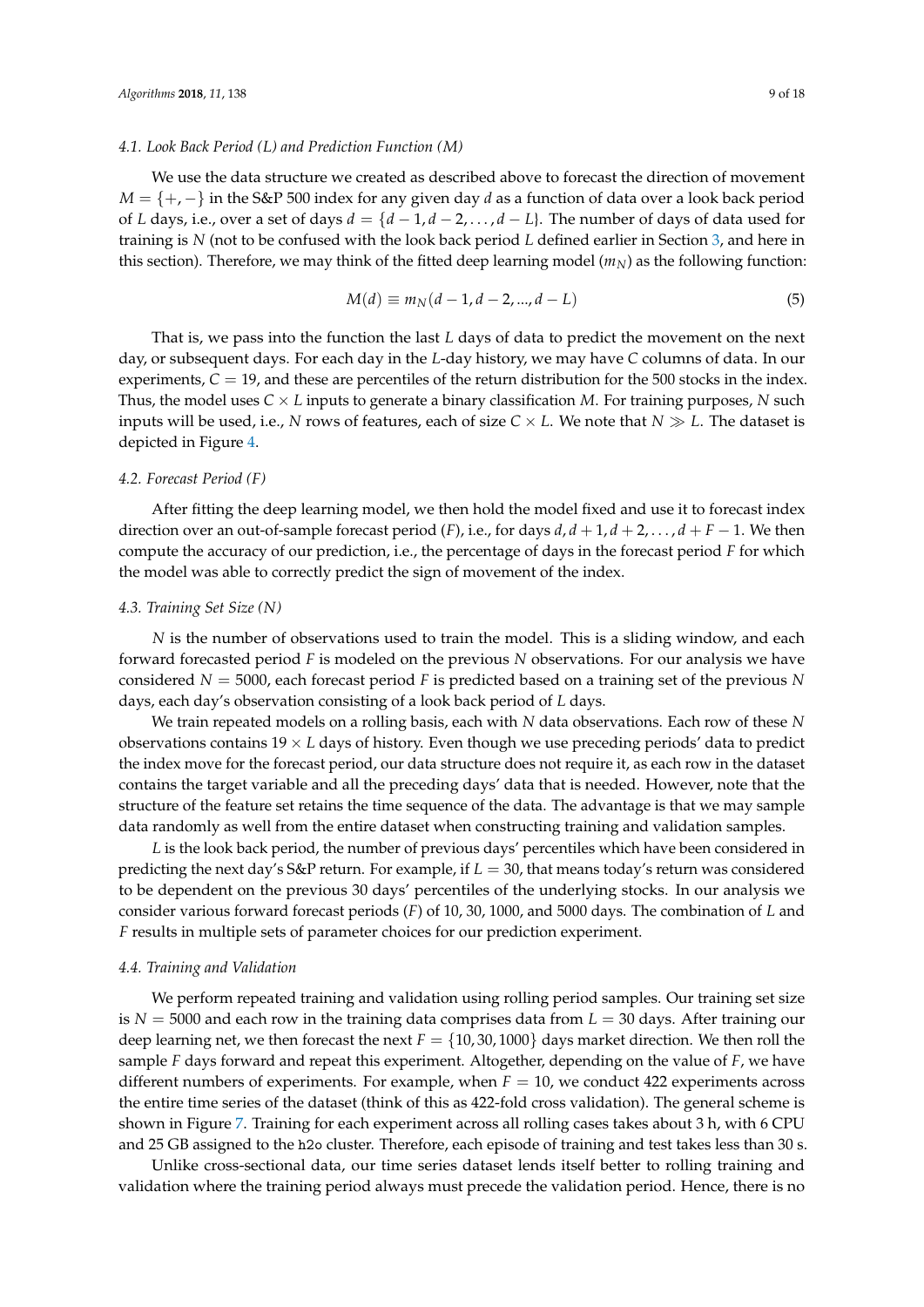need to keep a hold-out test sample. For each experiment we report various test statistics: precision, recall, F1 score, area under the curve (AUC), and root mean squared error (RMSE). Because we have many experiments, we are in a position to report the distribution of these statistics generated from experiments spanning more than 5 decades (1963–2016). Therefore, we get a pretty good idea of whether deep learning neural nets reveal market inefficiency.

<span id="page-9-0"></span>

**Figure 7.** Sequenced training and validation experiments.

# *4.5. Prediction Models*

We model the direction of returns as binary. We consider any day where the daily return is positive as having a value of 1, and any day when the return was negative or zero is given a value of 0. Our implementation attempts to predict the direction of the movement, rather than the magnitude of the movement itself.

We fit a deep learning neural net model to the data. The model has the following structure, i.e., hyperparameters. The input layer comprises  $C \times L$  inputs. The number of hidden layers is 3 and each layer contains 200 nodes. The activation function used is Rectifier (i.e., Rectified Linear Unit (ReLU) functions) with Dropout (dropout rate of 20%), Batch Gradient Descent is used, and a crossentropy loss function with 50 epochs of training. The model is implemented in the R programming language using the deep learning package from h2o.ai. (See [http://h2o.ai\)](http://h2o.ai). Nesterov accelerated gradient descent is applied with mini batch size equal to 1 by default (i.e., online stochastic gradient descent). We also implemented the model using TensorFlow using Python, and obtained similar results.) The model is a fully connected, feed-forward network with no CNN (convolutional neural net) or RNN (recurrent neural net) features. Standard backpropagation is applied.

We model various scenarios, in each case using  $N = 5000$  observations to train our model and building a model with a 30, 60, and 90 look back period and a forward forecast of 10 and 30 days. We report the results for the  $L = 30$  case, as this is not dissimilar to the  $L = 60, 90$  cases. As the prediction period *F* increases, the accuracy of the model decreases. We report the results for the  $F = 30$  days case.

#### *4.6. Prediction Performance*

We measure accuracy in various ways:

1. *Forecast period average accuracy (FPAA)*: In this measure we calculate the ratio of the number of days per forecast period that our model predicts the index movement correctly (i.e., accurately predicts that the index went up when it actually went up and vice versa) to the total number of forecast period observations. Next, we take the ratio of the number of periods that our model was over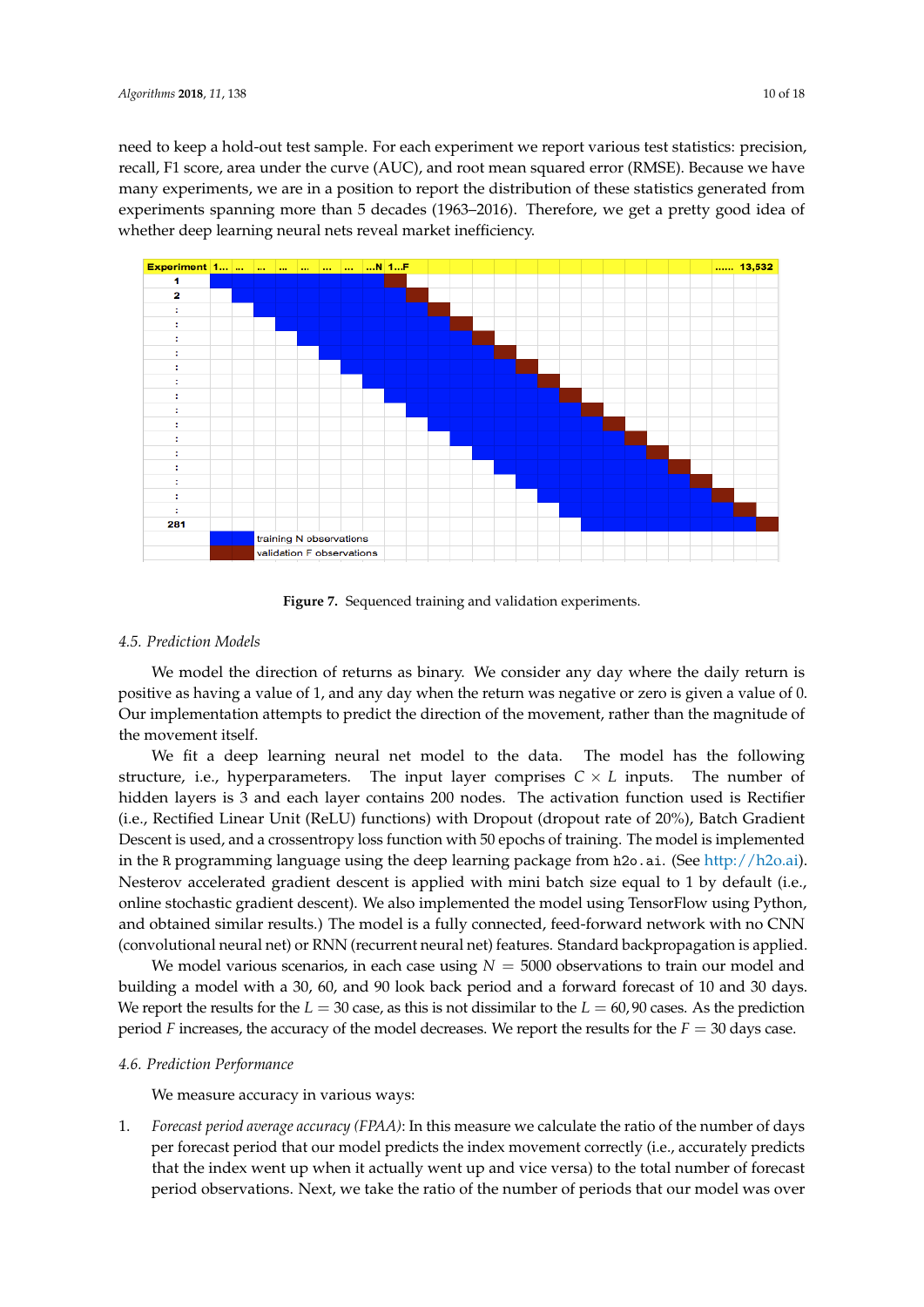50% accurate to the total number of forecast periods. For example, suppose over three forecast periods our model was accurate 60%, 60% and 30% of the time. Then, the FPAA would be 66.66%, as our model predicted over 50% accuracy twice in the three forecast periods. This measure gives us a point in time measure of how our model is performing and is labeled as average accuracy in each of the runs discussed below. The measure indicates whether identical trades over the forecast period *F* will lead to a gain on average. The FPAA measure is a new measure that we developed for this paper.

- 2. *Overall accuracy (OA)*: In this measure we focus on the daily measures of accuracy. We take individual day level predictions and compare it to the actuals to generate a confusion matrix for each experiment, from which we calculate accuracy. This measure of accuracy gives us a rolling historical measure of the performance of our model. This measure is the number of correctly predicted days across all days in all experiments.
- 3. *Precision, Recall, F1, AUC*: These are standard measures for prediction algorithms based on a binary confusion matrix. We recap these here, where *TP* is the number of true positives; *FP* is false positives; *TN* is true negatives; and *FN* is false negatives. Precision is *TP*/(*TP* + *FP*); Recall is *TP*/(*TP* + *FN*); and *F*1 is the harmonic mean of precision and recall, i.e., 2/(1/*Precision* + 1/*Recall*). The area under the ROC curve (AUC) measures the tradeoff between the false positive rate (*FPR* = *FP*/(*FP* + *TN*)) and the true positive rate (*TPR* = *Recall*). AUC is one of the most comprehensive measures of prediction performance.

Figure [8](#page-10-0) shows the results for the case when the look back period is 30 days and the forecast period is either 10 or 30 days. In the former we obtain many more non-overlapping rolling periods. This results in 348 non-overlapping forecast periods for *F* = 10, and 115 non-overlapping periods for  $F = 30$ . Forecast period average accuracy is 64% for  $F = 10$  days and 77% for  $F = 30$  days. Even when we check how many blocks we had accuracy greater than 52.7%, we arrive at the same forecast period average accuracy of 77%. both well over 50% as can be seen from the number of points in Figure [8](#page-10-0) that lie above the 0.5 level on the y-axis. The OA is slightly over 50%, i.e., 53.9% for  $F = 10$  days and 52.7% for  $F = 30$  days. Given that the percentage of days that the market went up in the sample is 52.7%, this suggests very weak predictability. Hence, using short-term forecasts, we see that markets are efficient when conditioned on the information in large datasets and modern deep learning tools. Even if the forecast period accuracy were exploitable in some way, the levels of accuracy are average but may not be enough (especially after transactions costs) to suggest that market efficiency may not be supported when a larger universe of information is considered in modified weak-form efficiency tests.

<span id="page-10-0"></span>

**Figure 8.** Forecast period average accuracy, where the look back period is *L* = 30 days and the forecast period is  $F = 10$ , 30 days. Forecast period average accuracy is 64% for  $F = 10$  days and 77% for  $F = 30$  days, both well over 50% as can be seen from the number of points in Figure [8](#page-10-0) that lie above the 0.5 level on the y-axis. The overall accuracy is slightly over  $50\%$ , i.e.,  $53.9\%$  for  $F = 10$  days and 52.7% for  $F = 30$  days.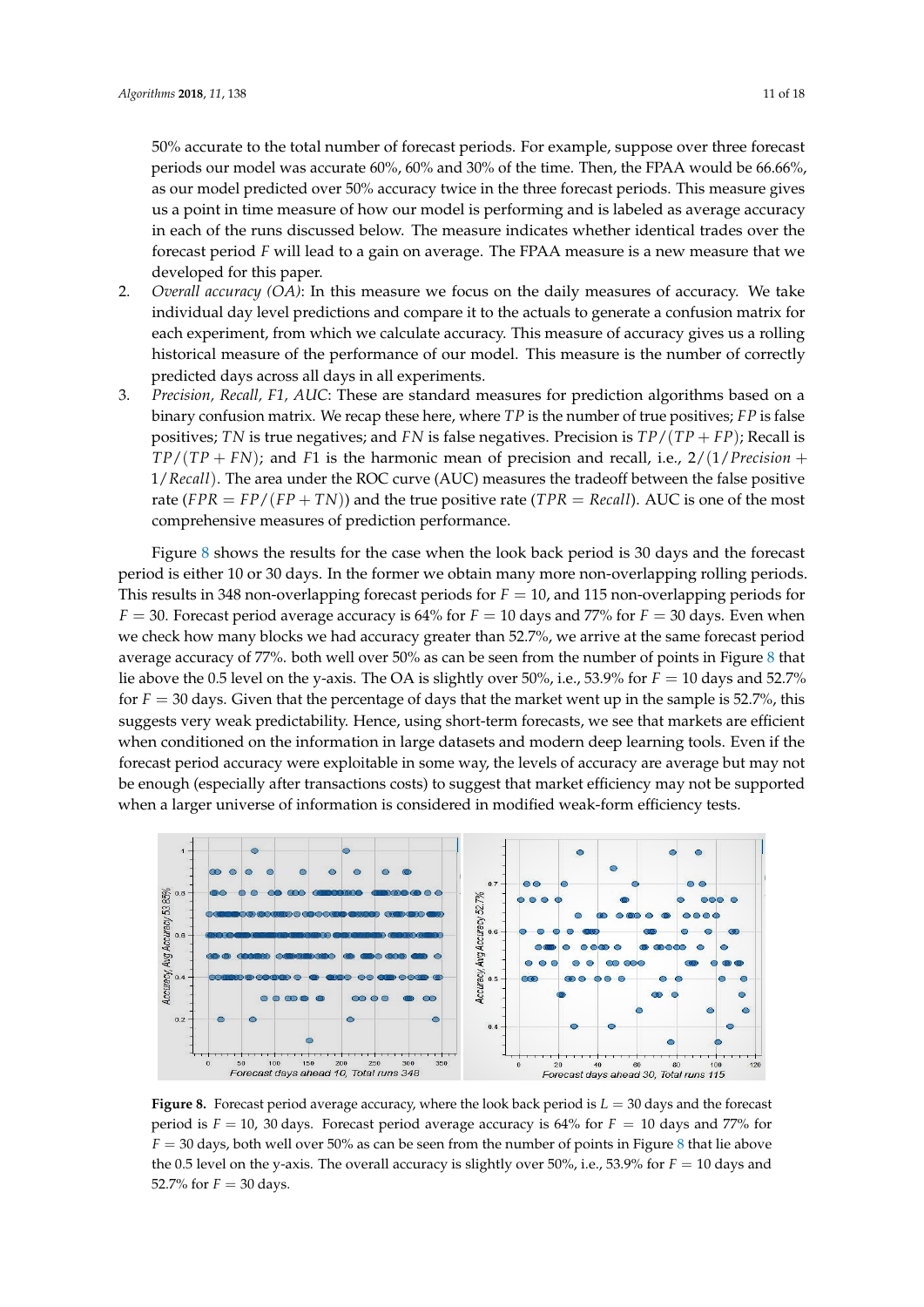# *4.7. Identifying the Sources of Market Efficiency*

Given that our evidence suggests that markets are more or less efficient, we may proceed to use the technology we have to uncover whether the lack of predictability comes from one of two possible sources; (i) random movements in the stock index, or (ii) nonstationarity in the distribution of stock index returns. In this section, we describe a non-parametric approach to ascribing the lack of predictability to each of these sources.

We set the lookback period to  $L = 30$  days and the forecast period to  $F = 10$ , 30, 1000 days. The size of the training data (rows of data) will be *N* = 5000. We also fix the number of epochs in the fitting exercise to be 50 as before. We compute OA from the following three experiments.

- 1. *In-sample*: Using 5000 observations, starting from the first day of the sample, we train the neural net, and then test it on three sets: (i) a randomly chosen set of 10 observations from the training sample; (ii) a randomly chosen set of 30 observations from the training sample; (iii) a randomly chosen set of 1000 observations from the training sample; and (iv) the entire training sample is treated as the test sample. We then roll forward 20 days and repeat this experiment. This will give us 423 such experiments, each with four accuracy values (one from each test set) for "OA" and for "FPAA".
- 2. *Stationary out-of-sample*: Here we try to maintain stationarity in the sample by bifurcating the sample into separate training and test groups but from the same sample period using a block of consecutive 5000 observations. (i) Randomly select 4990 observations for training and keep the remaining 10 for testing; (ii) randomly select 4970 observations for training and keep the remaining 30 for testing; (iii) randomly select 4000 observations for training and keep the remaining 1000 for testing. as in the previous case, roll forward 20 days and repeat this experiment.
- 3. *Nonstationary out-of-sample*: Starting from the first observation, pick a block of consecutive 5000 observations, and train the deep learning model. Then, (i) test the model on the next 10 observations; (ii) test the model on the next 30 observations; (iii) test the model on the next 1000 observations. Roll forward 20 days and repeat this experiment.

Each of these experiments gives an "OA" that is denoted  $A_i$  where  $i = 1, 2, 3$  for each of the classes above. By comparing these cases, we can determine how much prediction error is supported by randomness versus lack of stationarity. In the following section, we quantify these accuracy values to determine the sources of lack of predictability.

# <span id="page-11-0"></span>**5. Empirical Results**

In this section, we denote the three cases as follows: in sample (IS), stationary out-of-sample (OS), and nonstationary out-of-sample (NS). For each of these cases we report the FPAA and the OA. The results are reported in Table [1.](#page-12-0)

We first examine the four experiments we conducted in the IS case. The OA declines as we predict larger subsets of the data for testing, albeit in-period. However, the chance that we do better than a coin toss over forecast blocks (FPAA) keeps increasing. As the test dataset increases, since the algorithm already shows greater than 50% accuracy, the average likelihood that any prediction sample will be predicted more accurately than 50% naturally increases, as is expected. (When you have a biased coin with more heads than tails, the number of experiments in which heads will exceed tails will increase in the length of the number of coins tossed in each experiment.) Ultimately, if the test dataset is the same as the training data, the small level of predictability is amplified to deliver very high levels of average accuracy. The histograms of all experiments are shown in Figure [9.](#page-12-1)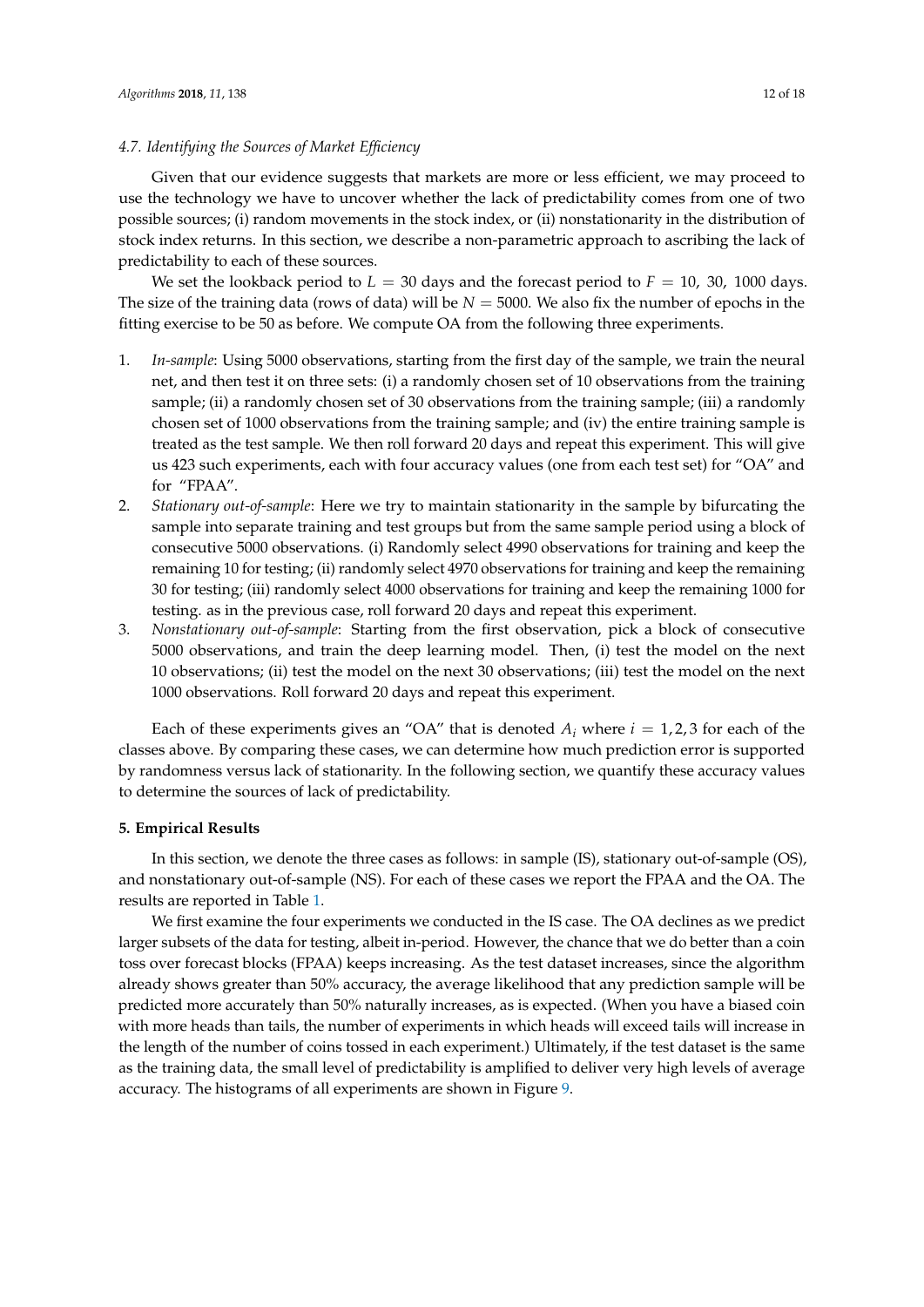<span id="page-12-1"></span>

**Figure 9.** Histograms of the results from all experiments, where the test data was in-sample (IS). The four plots are, reading left to right, top to bottom, the cases when  $F = 10$ , 30, 1000, 5000 days, respectively. The red line is at the 52.7% accuracy cut off.

<span id="page-12-0"></span>**Table 1.** Accuracy levels for three cases of experiments on stock market predictability. We report the overall accuracy (OA) and forecast period average accuracy (FPAA). The first number in each cell is the OA and the second number is the FPAA, computed at a threshold of 50%, i.e., *FPAA* = 1 if the percentage of correct forecasts in the prediction period (*F*) is greater than 0.5, else *FPAA* = 0. We may also compute FPAA for a threshold of 0.527, i.e., the baseline percentage of times the stock market rises, but we get identical results for  $F = 10, 30$  and slightly lower values for  $F = 1000$ . We also report how far from the threshold of 0.527 (in standard deviations) the OA is. In no case, is the predictive power significant. In addition, standard metrics such as precision, recall, AUC, and F1 scores are provided.

| <b>Experimental Case</b>         | $F=10$         | $F=30$         | $F = 1000$     | $F = 5000$     |
|----------------------------------|----------------|----------------|----------------|----------------|
| $A_1$ . In-sample (IS)           |                |                |                |                |
| (OA, FPAA)                       | (0.580, 0.579) | (0.556, 0.638) | (0.525, 0.882) | (0.522, 0.927) |
| No of $\sigma s$ away from 0.527 | 0.31           | 0.30           | 0.12           | 0.31           |
| (Precision, Recall)              | (0.570, 0.983) | (0.545, 0.986) | (0.525, 0.991) | (0.526, 0.999) |
| (AUC, F1)                        | (0.528, 0.702) | (0.517, 0.696) | (0.506, 0.688) | (0.505, 0.689) |
| $A_2$ . Stationary (OS)          |                |                |                |                |
| (OA, FPAA)                       | (0.592, 0.622) | (0.551, 0.619) | (0.524, 0.910) |                |
| No of $\sigma s$ away from 0.527 | 0.38           | 0.25           | 0.17           |                |
| (Precision, Recall)              | (0.580, 0.978) | (0.541, 0.984) | (0.525, 0.999) |                |
| (AUC, F1)                        | (0.540, 0.707) | (0.513, 0.692) | (0.501, 0.688) |                |
| $A_3$ . Nonstationary (NS)       |                |                |                |                |
| (OA, FPAA)                       | (0.582, 0.589) | (0.552, 0.667) | (0.534, 0.887) |                |
| No of $\sigma s$ away from 0.527 | 0.36           | 0.28           | 0.26           |                |
| (Precision, Recall)              | (0.573, 0.981) | (0.546, 0.992) | (0.535, 0.999) |                |
| (AUC, F1)                        | (0.526, 0.705) | (0.508, 0.699) | (0.502, 0.696) |                |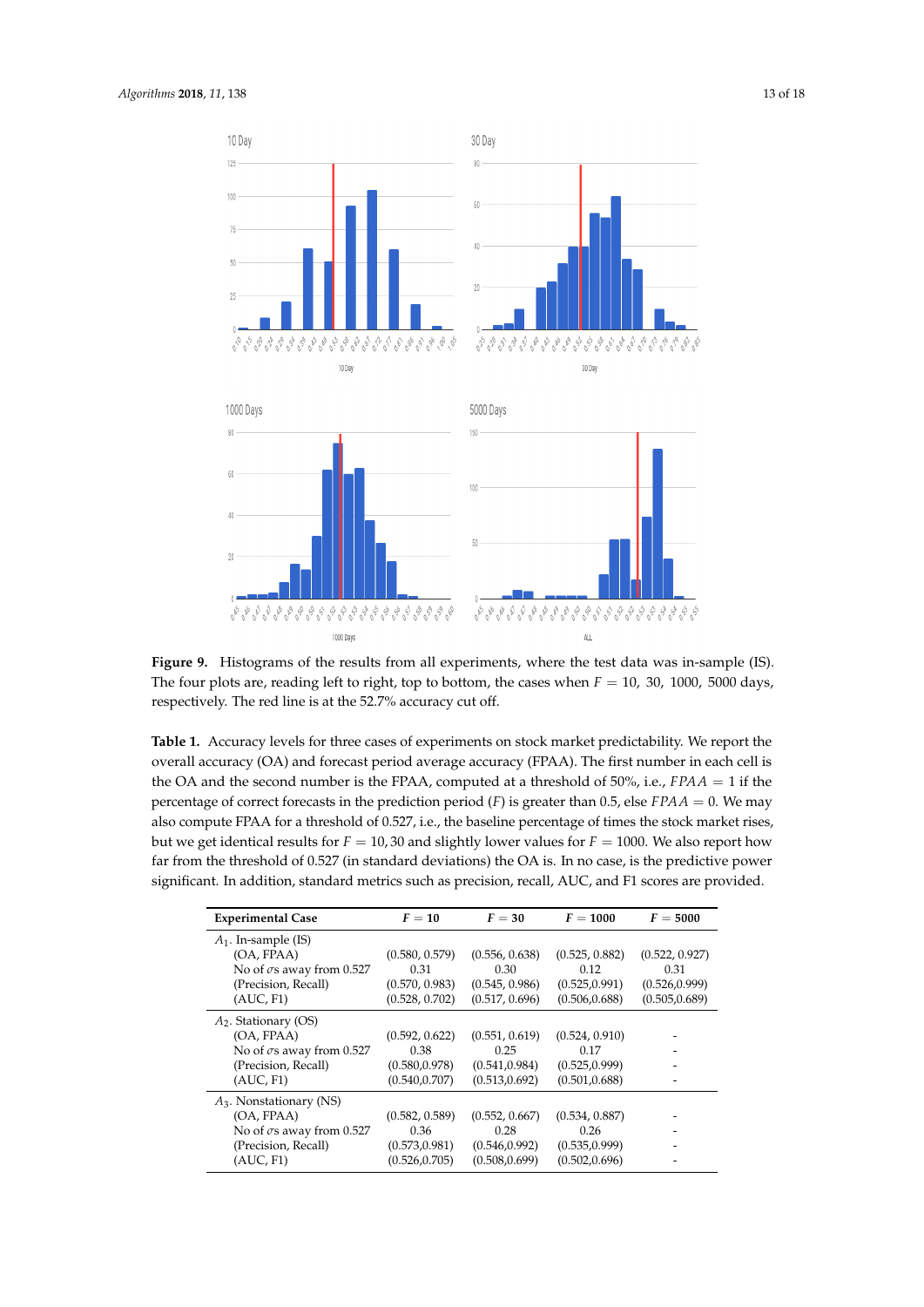Next, we look at the case where we use OS values from within the same period, i.e., the stationary (OS) case. The histograms of all experiments for the OS case are shown in Figure [10.](#page-13-0) The difference in accuracy between the IS and OS cases may be attributed to randomness because in both cases the training and the testing sample are drawn from within the same continuous period of time. In the third set of results for the nonstationary (NS) case, we see almost similar results to the stationary case. The histograms of all experiments for the NS case are shown in Figure [11.](#page-14-0)

<span id="page-13-0"></span>

**Figure 10.** Histograms of the results from all experiments, where the test data was for the Stationary out-of-sample experiment (case OS). The three plots are the cases when  $F = 10$ , 30, 1000 days, respectively. The red line is at the 52.7% accuracy cut off.

The patterns in Table [1](#page-12-0) show that OA declines as the forecast period lengthens for all three cases of forecast experiments. The baseline is the percentage of days for which the market moved up, which for the current data sample is 52.7%. The case of  $F = 1000$  days look-ahead quickly dissipates to the baseline level expected, as the forecast period is very large, and is to be expected if the market is efficient, which there is evidence of (in  $[14]$ ). Therefore, it is more interesting to examine how the OA declines as the forecast period is extended from 10 days to 30 days.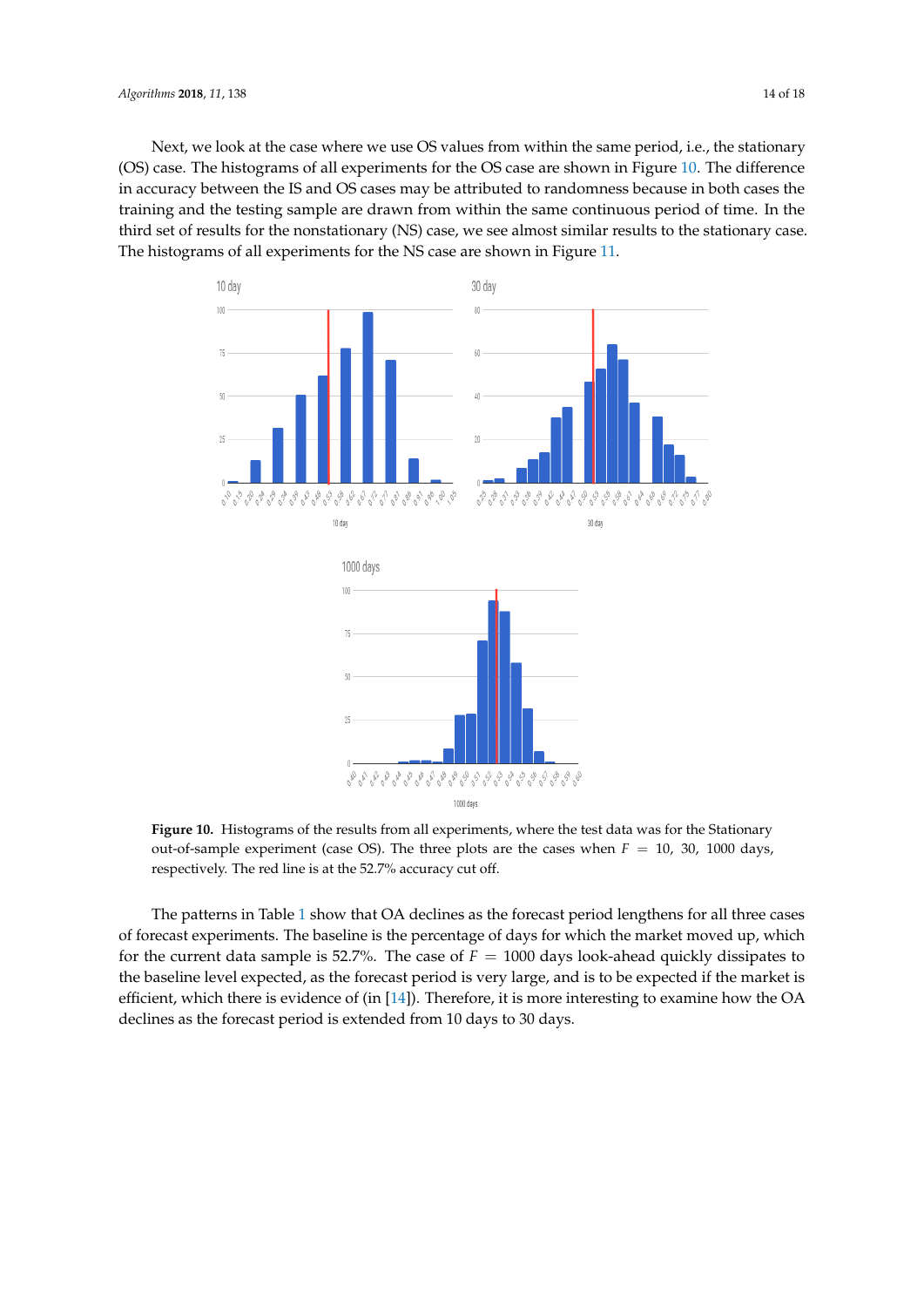<span id="page-14-0"></span>

**Figure 11.** Histograms of the results from all experiments, where the test data was for the Nonstationary out-of-sample experiment (case NS). The three plots are the cases when  $F = 10$ , 30, 1000 days, respectively. The red line is at the 52.7% accuracy cut off.

First, in all three experimental conditions, OA declines as we extend the forecast period from 10 to 30 days. This suggests that recent history does matter in prediction, and is also intuitive, as the joint statistical distribution of market stocks is likely to be stationary for small look-ahead windows. We examine this phenomenon for the OS case with additional granularity, taking the forecast period to be in the {5, 10, 15, 20, 25, 30} days, results shown in Table [2.](#page-14-1) The forecast accuracy declines (albeit slightly) as we increase the forecast period, confirming that a small amount of the loss of predictability may be attributed to nonstationarity.

<span id="page-14-1"></span>**Table 2.** Forecast metrics as the forecast period varies in the set  $F = \{5, 10, 15, 20, 25, 30\}$  days. These results are for the OS nonstationary case. Metrics correspond to those reported in Table [1.](#page-12-0)

|           | Forecast Period F in days |       |       |       |       |       |  |  |
|-----------|---------------------------|-------|-------|-------|-------|-------|--|--|
| Metric    | 5                         | 10    | 15    | 20    | 25    | 30    |  |  |
| OΑ        | 0.605                     | 0.582 | 0.567 | 0.565 | 0.556 | 0.552 |  |  |
| FPA A     | 0.648                     | 0.587 | 0.702 | 0.641 | 0.697 | 0.667 |  |  |
| Precision | 0.594                     | 0.573 | 0.557 | 0.558 | 0.549 | 0.546 |  |  |
| Recall    | 0.986                     | 0.981 | 0.987 | 0.986 | 0.989 | 0.992 |  |  |
| AUC.      | 0.546                     | 0.526 | 0.517 | 0.517 | 0.515 | 0.508 |  |  |
| F1        | 0.710                     | 0.705 | 0.702 | 0.703 | 0.699 | 0.699 |  |  |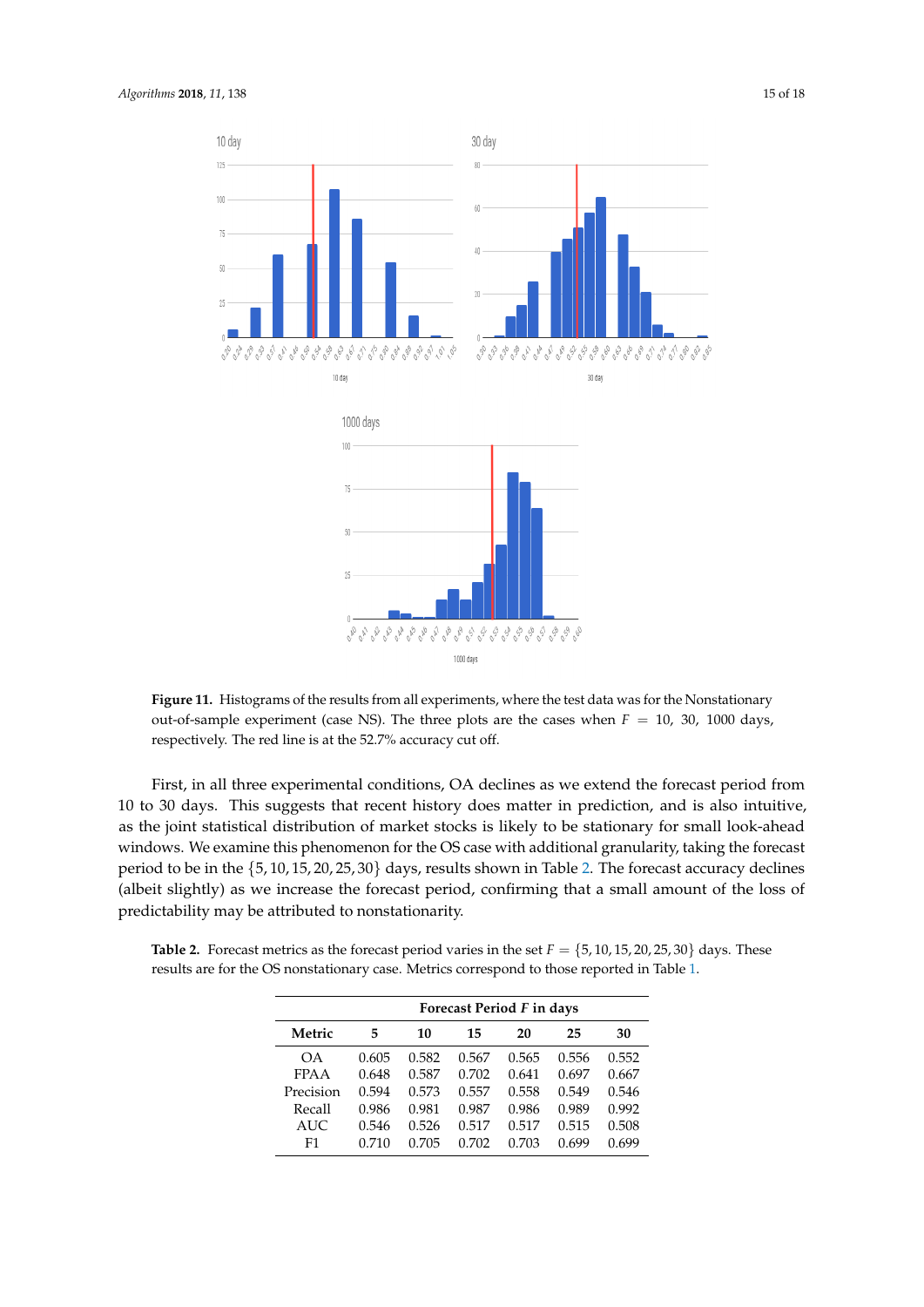Second, we see that the difference in prediction accuracy ( $OA \approx 0.58$ ) between the IS case, stationary case, and nonstationary case is small for the case when  $F = 10$  days. The suggests that the lack of predictability here  $(1 - OA = 0.4)$  comes from randomness and not nonstationarity.

Third, for the  $F = 30$  days case, the difference between the three cases is also small, but the difference between the IS case and the two OS cases is bigger than for the  $F = 10$  case. We may attribute this to the effect of nonstationarity.

Fourth, we see from the  $F = 1000$  days case, that the OA has dropped back to the baseline of 0.527, as the full effect of nonstationarity and randomness erase all predictability.

Fifth, in both, the  $F = 10,30$  cases, the accuracy level is higher than the baseline percentage number of days for which the market goes up (52.7%). Yet, it is hard to argue that the predictability is sufficient to generate low-risk profit after transactions costs. In fact, even ignoring transactions costs, note that in no case was the OA different from the baseline expected percentage of "up" days of 0.527 by more than 0.5 standard deviations, see Table [1.](#page-12-0) Clearly, there is no statistically significant evidence of superior prediction ability. Hence, these experiments confirm, with large-scale testing, that markets are efficient for an investigation of predictability of the S&P 500 index.

Sixth, the verdict that markets are efficient (for a test of broad index prediction as undertaken here) is further supported by the poor results on other metrics such as precision, recall, AUC, and F1 scores. We see an imbalance where precision is average, but recall is very high. Therefore, the algorithm misses more down ticks in the market but captures most of the upticks. With such an algorithm, one would act aggressively on up signals and ignore most down signals. The low average AUC scores further confirm that markets are efficient.

In order to assess whether simpler techniques might in fact yield better results, we fit a logistic regression model to the dataset as well. In this case, we used  $N = 5000$  observations for training, a look back period of *L* = 30 days, and a forecast period of *F* = 10 days, as this was the best case result for the deep learning net. Rather than rerun all cases, we only examined the OS nonstationary case (NS) as this is the one that is relevant for a practitioner trying to make money from predicting market direction. Here,  $OA = 0.517$  (SD = 0.15), i.e., logistic regression has an accuracy level much worse than that of the neural net  $(OA = 0.582)$ , though this is not statistically significant.

In addition to the logistic regression, we also ran six other prediction models using the same feature set and labels. These six models are: decision trees, random forest, linear discriminant analysis, k-nearest neighbors, naive Bayes, and support vector machines. These were all for the case of practical interest, i.e., the rolling OS test. Table [3](#page-15-0) reports the results for the deep learning net and all the other models for comparison. While deep learning does better than the other models, in no case is it possible to beat the market in a statistically significant manner.

<span id="page-15-0"></span>**Table 3.** Prediction accuracy for various machine learning models. We report the overall accuracy (OA) and FPAA. The training sample is of size  $N = 5000$ , with a lookback period of  $L = 30$  days and forecast period of  $F = 10$  days. We also report how far from the threshold of 0.527 (in standard deviations) the OA is, shown in parenthesis next to the OA value. In no case, is the predictive power significant.

| <b>Prediction Model</b>       | ΩA          | <b>FPAA</b> |
|-------------------------------|-------------|-------------|
| Deep Learning                 | 0.582(0.36) | 0.589       |
| Logistic Regression           | 0.517(0.06) | 0.667       |
| Decision Tree                 | 0.502(0.15) | 0.633       |
| Random Forest                 | 0.491(0.24) | 0.598       |
| Linear Discriminant Analysis  | 0.509(0.11) | 0.658       |
| k Nearest Neighbors           | 0.511(0.10) | 0.645       |
| Naive Bayes                   | 0.497(0.19) | 0.618       |
| <b>Support Vector Machine</b> | 0.517(0.07) | 0.678       |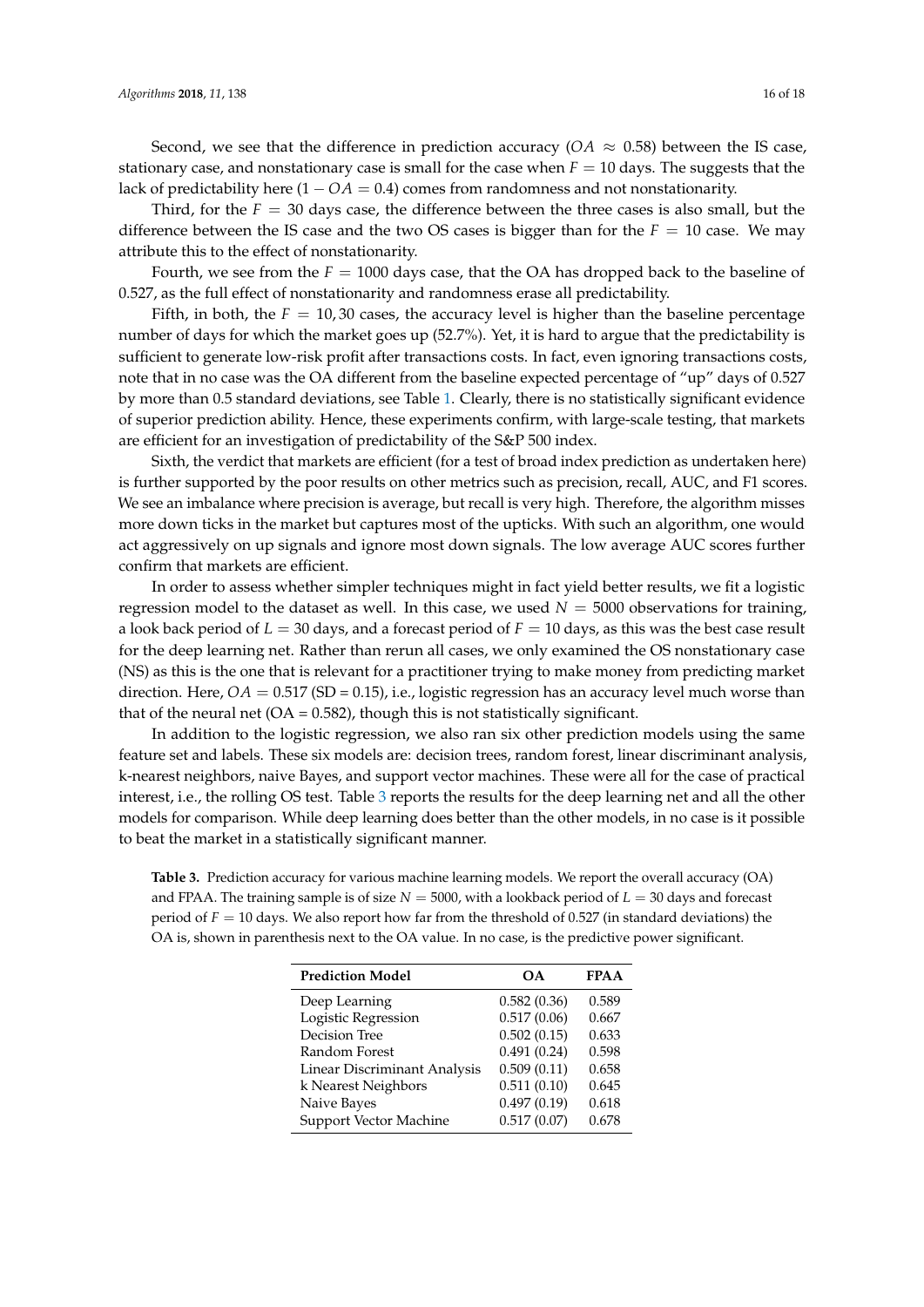# <span id="page-16-4"></span>**6. Concluding Discussion**

This paper offers a small experiment to assess the potential of deep learning algorithms to predict markets. Using data on all stocks on the S&P 500 index from 1963 to 2016, we train a fully connected, feed-forward deep learning network with three hidden layers of 200 nodes each to predict the direction of the S&P 500 index daily. Unlike existing tests of weak-form market efficiency, which use a single return series to test for autocorrelation, this new approach expands the information set by a huge order of magnitude, i.e., by using return data from all stocks in the index for the past 30 days. The trained prediction model is then used for look-ahead periods ranging from 10 to 30 days, and more.

Over the entire sample period, the percentage of days for which the S&P index moves up is 52.7%. Therefore, our prediction algorithm needs to predict up moves better than this percentage and not just do better than 50%. (Note that a naive algorithm that predicts markets always move up will be correct 52.7% of the time.) With look-ahead periods of 10 days (OS), we find that the model gets the predicted movement correct about 58% of the time. For a look-ahead period of 30 days the accuracy is 55%. While this is greater than 52.7%, it is not statistically strong enough to claim that deep learning is able to predict the markets. We may therefore conclude that our tests, which use vastly greater information sets than hitherto used in weak-form tests of market efficiency, do not uncover strong evidence of market inefficiency. However, the shapes of the histograms in Figures [9](#page-12-1)[–11](#page-14-0) suggest that the model is performing well as more of the density loads to the right of the average up-move percentage line. This visual depiction is also reflected in the FPAA metric shown in Table [1.](#page-12-0) We conjecture that more tuning of the architecture may lead to better predictability, though of course this requires further examination. We close by recommending further exploration into neural net architectures better tailored and tuned for this specific prediction problem.

**Author Contributions:** Conceptualization, S.D.; Data curation, K.M.; Formal analysis, S.D., K.M. and R.C.; Investigation, K.M.; Methodology, S.D. and K. M.; Software, K.M. and R.C.; Supervision, S.D.; Validation, K.M.; Visualization, K.M.; Writing—original draft, S.D. and K.M.; Writing—review & editing, S.D.

**Funding:** This research received no external funding.

**Acknowledgments:** We are very grateful to three anonymous referees for their excellent inputs that helped improve the paper immensely. We thank participants for their comments in seminars at the Stockholm School of Economics, TwoSigma, Fordham University, the Bay Area R User Group, Research Affiliates, and CFA San Francisco.

**Conflicts of Interest:** The authors declare no conflict of interest.

# **References**

- <span id="page-16-0"></span>1. Fama, E.F. The Behavior of Stock-Market Prices. *J. Bus.* **1965**, *38*, 34–105.
- <span id="page-16-1"></span>2. Fama, E.F. Efficient Capital Markets: II. *J. Financ.* **1991**, *46*, 1575–1617, doi[:10.1111/j.1540-6261.1991.tb04636.x.](https://doi.org/10.1111/j.1540-6261.1991.tb04636.x)
- <span id="page-16-2"></span>3. Abraham, A.; Nath, B.; Mahanti, P.K. Hybrid Intelligent Systems for Stock Market Analysis. In *Computational Science—ICCS 2001*; Lecture Notes in Computer Science; Springer: Berlin/Heidelberg, Germany, 2001; pp. 337–345, doi[:10.1007/3-540-45718-6\\_38.](https://doi.org/10.1007/3-540-45718-6_38)
- 4. Atsalakis, G.S.; Dimitrakakis, E.M.; Zopounidis, C.D. Elliott Wave Theory and neuro-fuzzy systems, in stock market prediction: The WASP system. *Expert Syst. Appl.* **2011**, *38*, 9196–9206, doi[:10.1016/j.eswa.2011.01.068.](https://doi.org/10.1016/j.eswa.2011.01.068)
- 5. Armano, G.; Marchesi, M.; Murru, A. A Hybrid Genetic-neural Architecture for Stock Indexes Forecasting. *Inf. Sci.* **2005**, *170*, 3–33, doi[:10.1016/j.ins.2003.03.023.](https://doi.org/10.1016/j.ins.2003.03.023)
- 6. Atsalakis, G.S.; Valavanis, K.P. Forecasting stock market short-term trends using a neuro-fuzzy based methodology. *Expert Syst. Appl.* **2009**, *36*, 10696–10707, doi[:10.1016/j.eswa.2009.02.043.](https://doi.org/10.1016/j.eswa.2009.02.043)
- <span id="page-16-3"></span>7. Atsalakis, G.S.; Protopapadakis, E.E.; Valavanis, K.P. Stock trend forecasting in turbulent market periods using neuro-fuzzy systems. *Oper. Res.* **2016**, *16*, 245–269, doi[:10.1007/s12351-015-0197-6.](https://doi.org/10.1007/s12351-015-0197-6)
- 8. Atsalakis, G.S.; Valavanis, K.P. Surveying Stock Market Forecasting Techniques—Part II: Soft Computing Methods. *Expert Syst. Appl.* **2009**, *36*, 5932–5941, doi[:10.1016/j.eswa.2008.07.006.](https://doi.org/10.1016/j.eswa.2008.07.006)